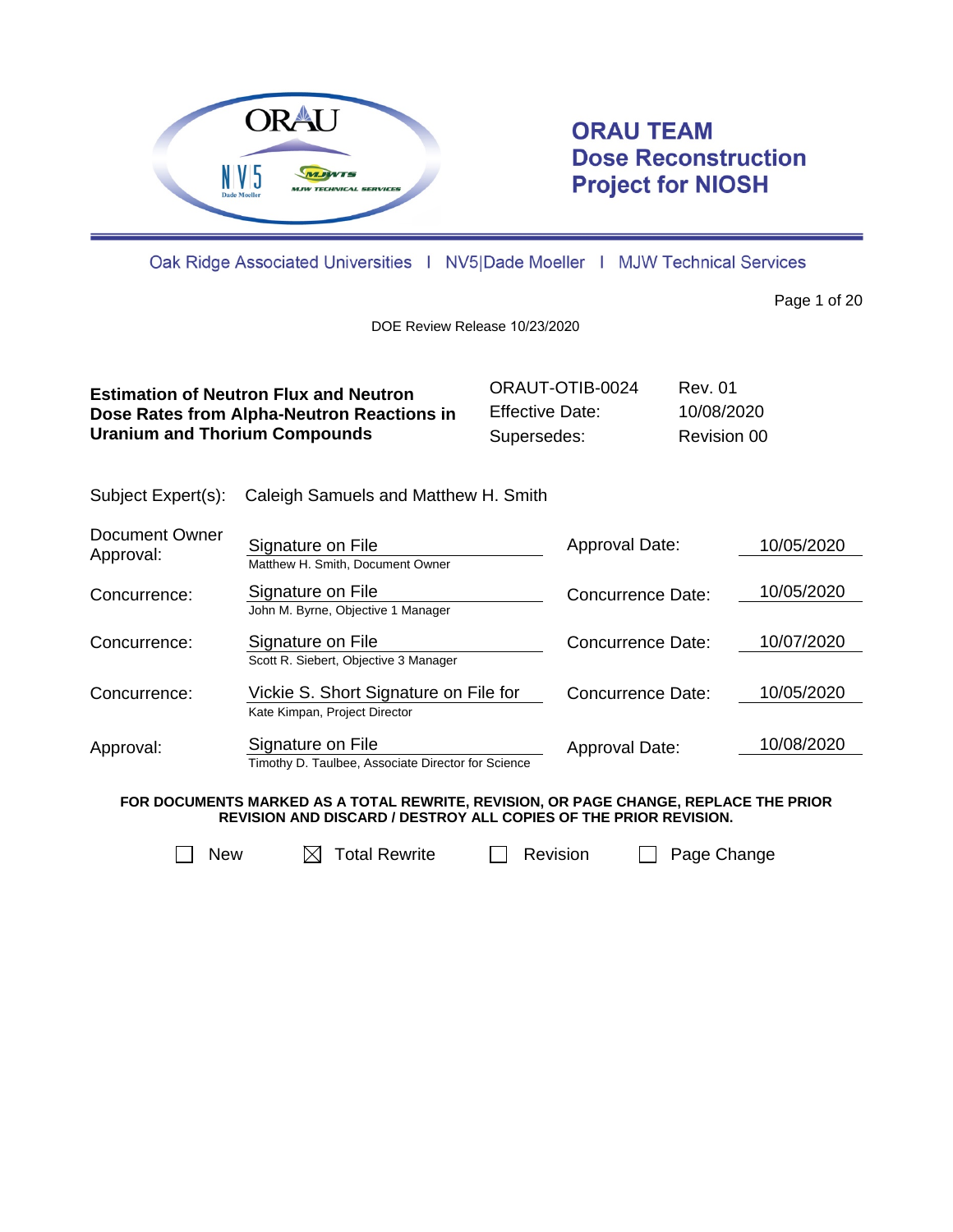| Document No. ORAUT-OTIB-0024 | Revision No. 01 | Effective Date: 10/08/2020 | Page 2 of 20 |
|------------------------------|-----------------|----------------------------|--------------|

# **PUBLICATION RECORD**

| <b>EFFECTIVE</b><br><b>DATE</b> | <b>REVISION</b><br><b>NUMBER</b> | <b>DESCRIPTION</b>                                                                                                                      |  |  |
|---------------------------------|----------------------------------|-----------------------------------------------------------------------------------------------------------------------------------------|--|--|
|                                 |                                  |                                                                                                                                         |  |  |
| 04/07/2005                      | 00                               | New technical information bulletin to provide estimation of neutron<br>doses from uranium and thorium compounds that contain low atomic |  |  |
|                                 |                                  |                                                                                                                                         |  |  |
|                                 |                                  | number components. Incorporates formal internal and NIOSH review                                                                        |  |  |
|                                 |                                  | comments. Initiated by Cindy W. Bloom.                                                                                                  |  |  |
| 10/08/2020                      | 01                               | Revision initiated to update neutron flux from uranium and thorium                                                                      |  |  |
|                                 |                                  | compounds that contain low atomic number components using                                                                               |  |  |
|                                 |                                  | Monte Carlo calculation methods. Incorporates formal internal and                                                                       |  |  |
|                                 |                                  | NIOSH review comments. Training required: As determined by the                                                                          |  |  |
|                                 |                                  | Objective Manager. Initiated by Matthew H. Smith.                                                                                       |  |  |

# **TRADEMARK INFORMATION**

MCNP® is a registered trademark of Triad National Security in the United States and/or other countries.

All other trademarks are the property of their respective owners.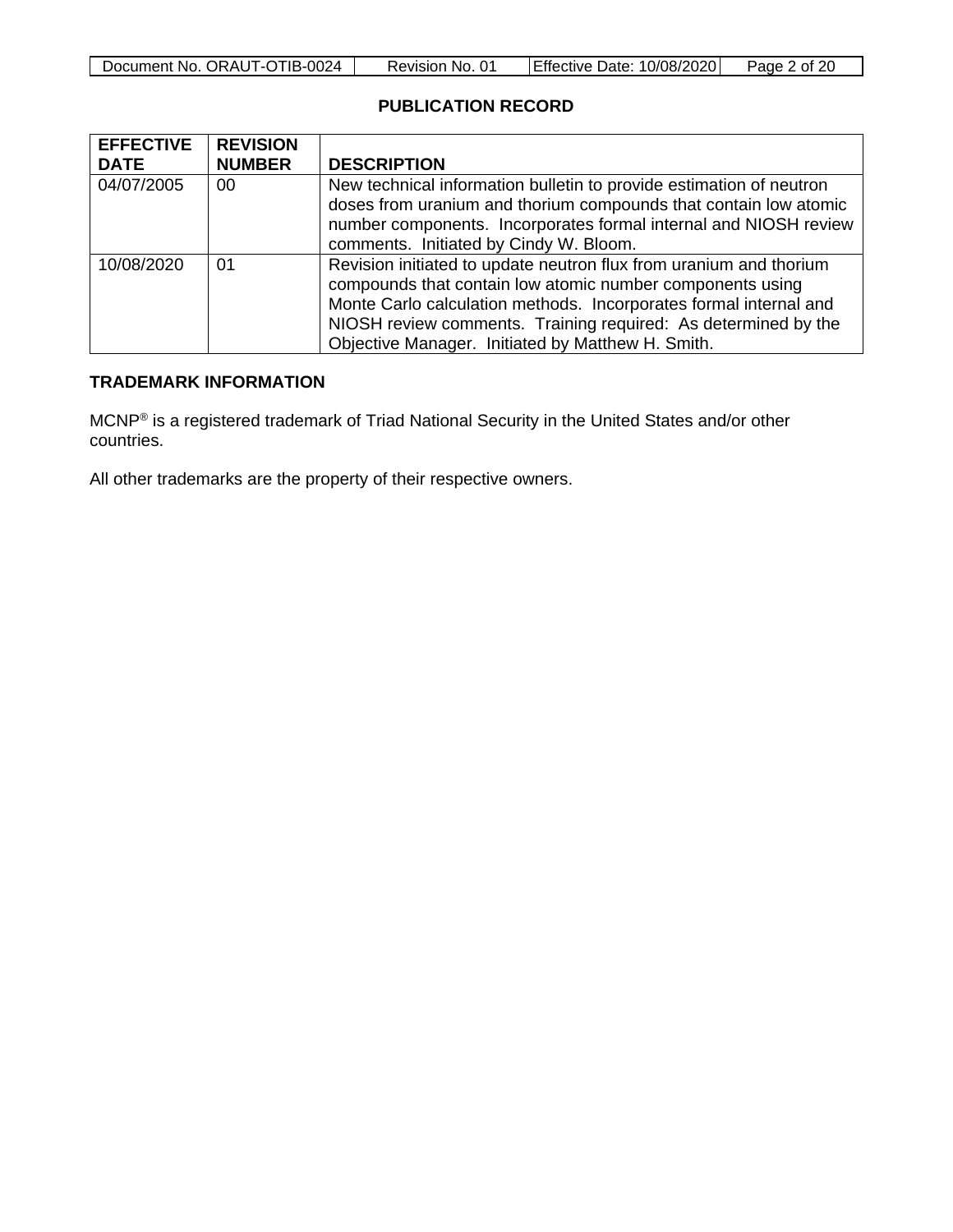# **TABLE OF CONTENTS**

# **SECTION TITLE PAGE**

| 1.0 | 1.1<br>1.2 <sub>1</sub>        |  |
|-----|--------------------------------|--|
| 2.0 | 2.1<br>$2.2\phantom{0}$<br>2.3 |  |
| 3.0 |                                |  |
| 4.0 | 4.1<br>4.2                     |  |
| 5.0 |                                |  |
| 6.0 |                                |  |
|     |                                |  |

# **LIST OF TABLES**

### **TABLE TITLE PAGE**

| $3 - 1$ | Neutron flux results.                                                                                                        | 10  |
|---------|------------------------------------------------------------------------------------------------------------------------------|-----|
| $4 - 1$ | Natural uranium per-gram ambient dose rate equivalents without alpha-emitting progeny12                                      |     |
| $4 - 2$ | Natural uranium per-gram ambient dose rate equivalents with alpha-emitting progeny in                                        |     |
|         | secular equilibrium with <sup>226</sup> Ra in the <sup>238</sup> U chain and <sup>223</sup> Ra in the <sup>235</sup> U chain | .12 |
| $4 - 3$ | Natural uranium per-gram ambient dose rate equivalents without alpha-emitting progeny12                                      |     |
| $4 - 4$ | Natural uranium per-gram ambient dose rate equivalents with alpha-emitting progeny in                                        |     |
|         | secular equilibrium with $^{226}$ Ra in the $^{238}$ U chain and $^{223}$ Ra in the $^{235}$ U chain                         | .13 |
| $4 - 5$ | Natural uranium per-gram ambient dose rate equivalents with alpha-emitting progeny in                                        |     |
|         | secular equilibrium with <sup>210</sup> Po in the <sup>238</sup> U chain and <sup>211</sup> Po in the <sup>235</sup> U chain | .13 |
| $4 - 6$ | Natural thorium per-gram ambient dose rate equivalents for ThF <sub>4</sub> in secular equilibrium                           |     |
|         | through $^{224}$ Ra                                                                                                          | .13 |
| $4 - 7$ | Natural thorium per-gram ambient dose rate equivalents for ThF4 in secular equilibrium                                       |     |
|         |                                                                                                                              | 13  |
| $4 - 8$ | Thorium isotope mix per-gram ambient dose rate equivalents for $ThF4$ in secular                                             |     |
|         |                                                                                                                              | .14 |
| $4 - 9$ | Thorium isotope mix per-gram ambient dose rate equivalents for $ThF4$ in secular                                             |     |
|         |                                                                                                                              | .14 |
| $5 - 1$ | Neutron ambient dose fractions for UO <sub>2</sub> sources without alpha-emitting progeny14                                  |     |
| $5 - 2$ | Neutron ambient dose fractions for UO <sub>2</sub> sources with alpha-emitting progeny in secular                            |     |
|         |                                                                                                                              |     |
| $5 - 3$ | Neutron ambient dose fractions for UO <sub>3</sub> sources without alpha-emitting progeny14                                  |     |
|         |                                                                                                                              |     |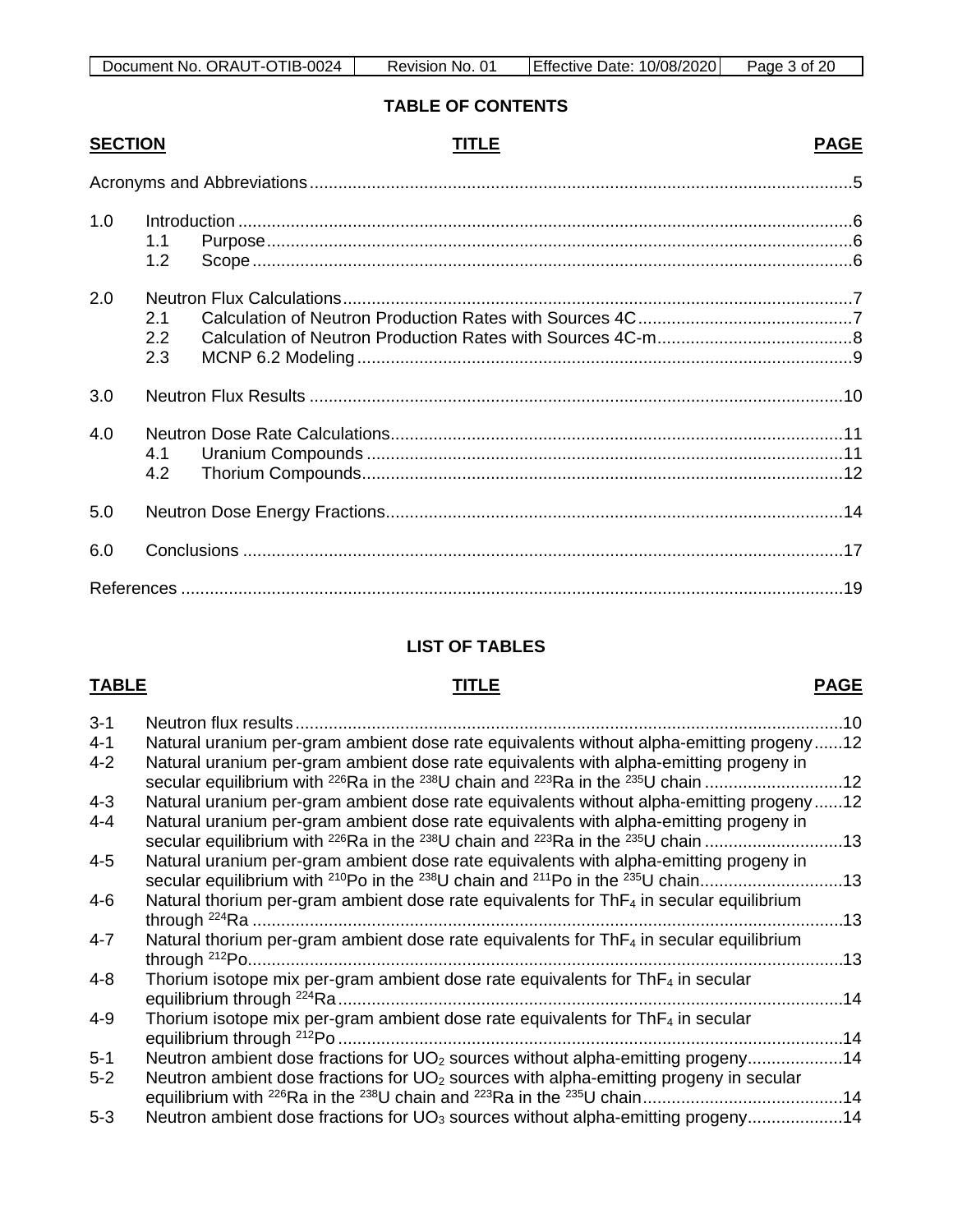| Document No. ORAUT-OTIB-0024 | Revision No. 01 | Effective Date: 10/08/2020 | Page 4 of 20 |
|------------------------------|-----------------|----------------------------|--------------|

| $5-4$    | Neutron ambient dose fractions for $UO_3$ sources with alpha-emitting progeny in secular                                                                                                                               |  |
|----------|------------------------------------------------------------------------------------------------------------------------------------------------------------------------------------------------------------------------|--|
| $5-5$    | Neutron ambient dose fractions for $U_3O_8$ sources without alpha-emitting progeny 14                                                                                                                                  |  |
| $5-6$    | Neutron ambient dose fractions for $U_3O_8$ sources with alpha-emitting progeny in secular                                                                                                                             |  |
|          |                                                                                                                                                                                                                        |  |
| $5-7$    | Neutron ambient dose fractions for $Na2U2O7$ sources without alpha-emitting progeny 15                                                                                                                                 |  |
| $5 - 8$  | Neutron ambient dose fractions for $Na2U2O7$ sources with alpha-emitting progeny in                                                                                                                                    |  |
|          | secular equilibrium with <sup>226</sup> Ra in the <sup>238</sup> U chain and <sup>223</sup> Ra in the <sup>235</sup> U chain 15                                                                                        |  |
| $5-9$    | Neutron ambient dose fractions for UF <sub>4</sub> sources without alpha-emitting progeny 15                                                                                                                           |  |
| $5 - 10$ | Neutron ambient dose fractions for UF <sub>6</sub> sources without alpha-emitting progeny 15                                                                                                                           |  |
| $5 - 11$ | Natural thorium neutron ambient dose fractions for ThF <sub>4</sub> sources without alpha-emitting                                                                                                                     |  |
|          |                                                                                                                                                                                                                        |  |
| $5 - 12$ | Thorium isotope mix neutron ambient dose fractions for ThF <sub>4</sub> sources without alpha-                                                                                                                         |  |
|          |                                                                                                                                                                                                                        |  |
| $5 - 13$ | Neutron ambient dose fractions for UO <sub>2</sub> sources with alpha-emitting progeny in secular                                                                                                                      |  |
|          |                                                                                                                                                                                                                        |  |
| $5 - 14$ | Neutron ambient dose fractions for $UO2$ sources with alpha-emitting progeny in secular                                                                                                                                |  |
|          |                                                                                                                                                                                                                        |  |
| $5 - 15$ | Neutron ambient dose fractions for UO <sub>3</sub> sources without alpha-emitting progeny15                                                                                                                            |  |
| $5 - 16$ | Neutron ambient dose fractions for UO <sub>3</sub> sources with alpha-emitting progeny in secular                                                                                                                      |  |
|          |                                                                                                                                                                                                                        |  |
| $5 - 17$ | Neutron ambient dose fractions for UO <sub>3</sub> sources with alpha-emitting progeny in secular                                                                                                                      |  |
|          |                                                                                                                                                                                                                        |  |
| $5 - 18$ | Neutron ambient dose fractions for $U_3O_8$ sources without alpha-emitting progeny 16                                                                                                                                  |  |
| $5 - 19$ | Neutron ambient dose fractions for $U_3O_8$ sources with alpha-emitting progeny in secular                                                                                                                             |  |
|          |                                                                                                                                                                                                                        |  |
| $5 - 20$ | Neutron ambient dose fractions for $U_3O_8$ sources with alpha-emitting progeny in secular                                                                                                                             |  |
|          |                                                                                                                                                                                                                        |  |
| $5 - 21$ | Neutron ambient dose fractions for Na <sub>2</sub> U <sub>2</sub> O <sub>7</sub> sources without alpha-emitting progeny 16                                                                                             |  |
| $5 - 22$ | Neutron ambient dose fractions for $Na2U2O7$ sources with alpha-emitting progeny in<br>secular equilibrium with <sup>226</sup> Ra in the <sup>238</sup> U chain and <sup>223</sup> Ra in the <sup>235</sup> U chain 16 |  |
| $5 - 23$ | Neutron ambient dose fractions for $Na2U2O7$ sources with alpha-emitting progeny in                                                                                                                                    |  |
|          | secular equilibrium with <sup>210</sup> Po in the <sup>238</sup> U chain and <sup>211</sup> Po in the <sup>235</sup> U chain16                                                                                         |  |
| $5 - 24$ | Neutron ambient dose fractions for UF <sub>4</sub> sources without alpha-emitting progeny 16                                                                                                                           |  |
| $5 - 25$ | Neutron ambient dose fractions for $UF_4$ sources with alpha-emitting progeny in secular                                                                                                                               |  |
|          |                                                                                                                                                                                                                        |  |
| $5 - 26$ | Neutron ambient dose fractions for UF <sub>4</sub> sources with alpha-emitting progeny in secular                                                                                                                      |  |
|          |                                                                                                                                                                                                                        |  |
| $5 - 27$ | Neutron ambient dose fractions for $UF_6$ sources without alpha-emitting progeny 17                                                                                                                                    |  |
| $5 - 28$ | Neutron ambient dose fractions for $UF6$ sources with alpha-emitting progeny in secular                                                                                                                                |  |
|          |                                                                                                                                                                                                                        |  |
| $5 - 29$ | Neutron ambient dose fractions for $UF_6$ sources with alpha-emitting progeny in secular                                                                                                                               |  |
|          |                                                                                                                                                                                                                        |  |
| $5 - 30$ | Natural thorium neutron ambient dose fractions for ThF <sub>4</sub> sources without alpha-emitting                                                                                                                     |  |
|          |                                                                                                                                                                                                                        |  |
| $5 - 31$ | Natural thorium neutron ambient dose fractions for ThF <sub>4</sub> sources with alpha-emitting                                                                                                                        |  |
|          |                                                                                                                                                                                                                        |  |
| $5 - 32$ | Thorium isotope mix neutron ambient dose fractions for ThF <sub>4</sub> sources without alpha-                                                                                                                         |  |
|          |                                                                                                                                                                                                                        |  |
| $5 - 33$ | Thorium isotope mix neutron ambient dose fractions for $ThF4$ sources with alpha-emitting                                                                                                                              |  |
|          |                                                                                                                                                                                                                        |  |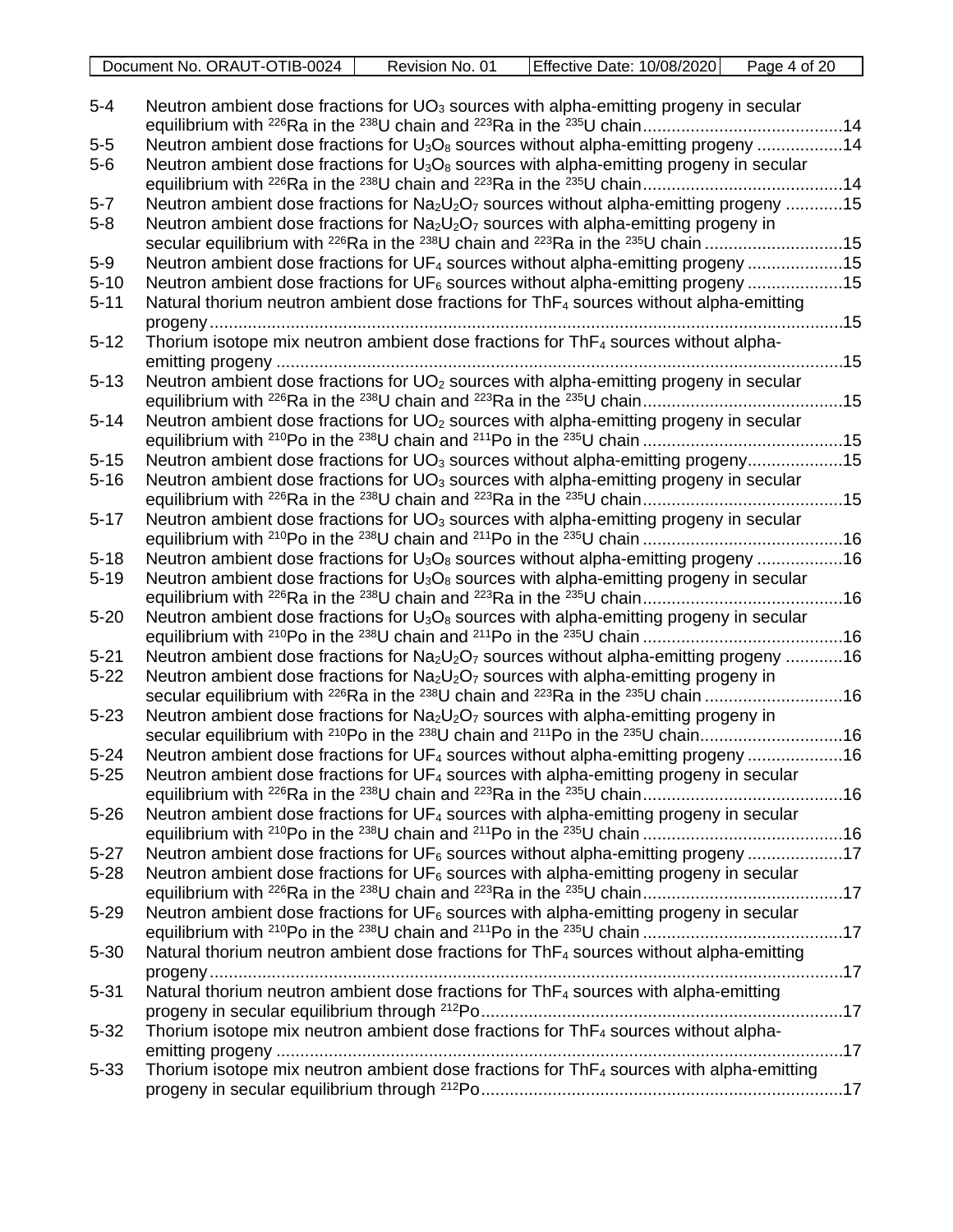# <span id="page-4-0"></span>**ACRONYMS AND ABBREVIATIONS**

| Ci<br>cm                         | curie<br>centimeter                                                                                                 |
|----------------------------------|---------------------------------------------------------------------------------------------------------------------|
| <b>DOE</b>                       | U.S. Department of Energy                                                                                           |
| <b>ENDF</b>                      | <b>Energy Nuclear Data Format</b>                                                                                   |
| ft                               | feet                                                                                                                |
| g                                | gram                                                                                                                |
| hr                               | hour                                                                                                                |
| <b>MCNP</b><br>MeV               | Monte Carlo N-Particle<br>megaelectron-volt (1 million electron-volts)                                              |
| n<br><b>NIOSH</b><br><b>NIST</b> | neutron<br>National Institute for Occupational Safety and Health<br>National Institute for Standards and Technology |
| <b>ORAU</b>                      | Oak Ridge Associated Universities                                                                                   |
| s                                | second<br>SRDB Ref ID Site Research Database Reference Identification (number)                                      |
| TBD<br><b>TENDL</b><br>TIB       | technical basis document<br><b>TALYS Evaluated Nuclear Data Library</b><br>technical information bulletin           |
| <b>U.S.C.</b>                    | <b>United States Code</b>                                                                                           |
| Ζ                                | atomic number                                                                                                       |
| α                                | alpha particle                                                                                                      |
| §                                | section or sections                                                                                                 |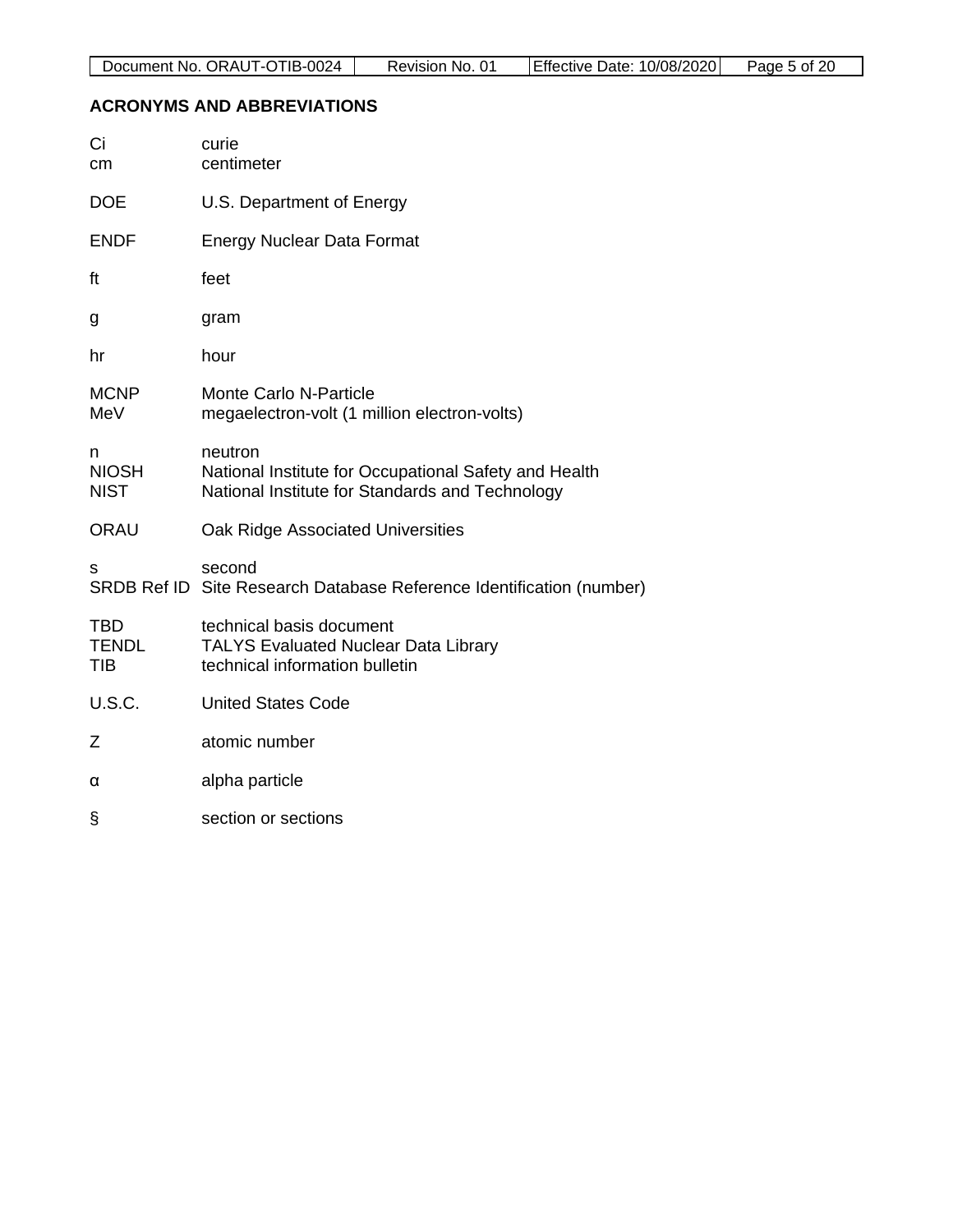| Document No. ORAUT-OTIB-0024 | Revision No. 01 | <b>Effective Date: 10/08/2020</b> | Page 6 of 20 |
|------------------------------|-----------------|-----------------------------------|--------------|

#### <span id="page-5-0"></span>**1.0 INTRODUCTION**

Technical information bulletins (TIBs) are not official determinations made by the National Institute for Occupational Safety and Health (NIOSH) but are rather general working documents that provide historical background information and guidance to assist in the preparation of dose reconstructions at particular sites or categories of sites. They will be revised in the event additional relevant information is obtained about the affected site(s). TIBs may be used to assist NIOSH staff in the completion of individual dose reconstructions.

In this document, the word "facility" is used as a general term for an area, building, or group of buildings that served a specific purpose at a site. It does not necessarily connote an "atomic weapons employer facility" or a "Department of Energy (DOE) facility" as defined in the Energy Employees Occupational Illness Compensation Program Act of 2000 [42 U.S.C. § 7384l(5) and (12)].

### <span id="page-5-1"></span>**1.1 PURPOSE**

Based on a review of Revision 00 of this document – specifically its use of older experimental data – the Oak Ridge Associated Universities (ORAU) Team conducted a study to examine the feasibility of using modern computer codes such as the MCNP (Monte Carlo N-Particle) 6.2 transport code – in conjunction with the TENDL (TALYS Evaluated Nuclear Data Library) data libraries, the Sources 4C code, and the modified Sources 4C-m code – to calculate accurate values for the magnitude of the neutron flux from the following compounds:  $UO_2$ ,  $UO_3$ ,  $U_3O_8$ ,  $Na_2U_2O_7$ ,  $UF_4$ ,  $UF_6$ , Th $F_4$ , and Th(NO<sub>3</sub>)<sub>4</sub>. TENDL is a cross-section library that was produced with results from the TALYS code. It is used by MCNP to simulate particle interactions. TALYS is a software package that simulates nuclear reactions. In addition, neutron dose rate values for these compounds were calculated for use in project technical basis documents (TBD) for sites that processed the compounds listed above. In most cases, the data presented here will be used by site TBD authors and subject matter experts to derive annual neutron dose from work with these compounds to assign to energy employees who may not have been monitored for neutron radiation. Examples of these sites include: Mallinckrodt Chemical Company, Linde Ceramics Plant, Nuclear Materials and Equipment Corporation, Battelle Laboratories, and United Nuclear Corporation in Hematite, Missouri.

# <span id="page-5-2"></span>**1.2 SCOPE**

Sources 4C and Sources 4C-m calculate neutron magnitude and spectra from  $(\alpha, n)$  interactions, spontaneous fission, and delayed neutrons. The  $(\alpha, n)$  spectra from these outputs as the source in MCNP are used. With these sources, MCNP was used to simulate the transport of the neutrons and to calculate the fluence both within the material, at 1 ft, and 3 ft.

TENDL is a cross-section library. MCNP uses cross-section libraries to model the transport of particles through materials. Unlike cross-section libraries provided with the MCNP 6.2 distribution, TENDL contains  $(a,n)$  cross-sections. Therefore, if proven to be accurate, TENDL would enable MCNP to model the  $(a, n)$  reaction, eliminating the need for Sources 4C and 4C-m.

Volume-averaged neutron flux was calculated for the first seven compounds of interest using four methods:

- 1. Calculations based on data from Revision 00 of this document (ORAUT 2005);
- 2. Combined application of Sources 4C and MCNP 6.2;
- 3. Combined application of Sources 4C-m and MCNP 6.2; and
- 4. Application of MCNP 6.2 with TENDL (α,n) cross-section libraries.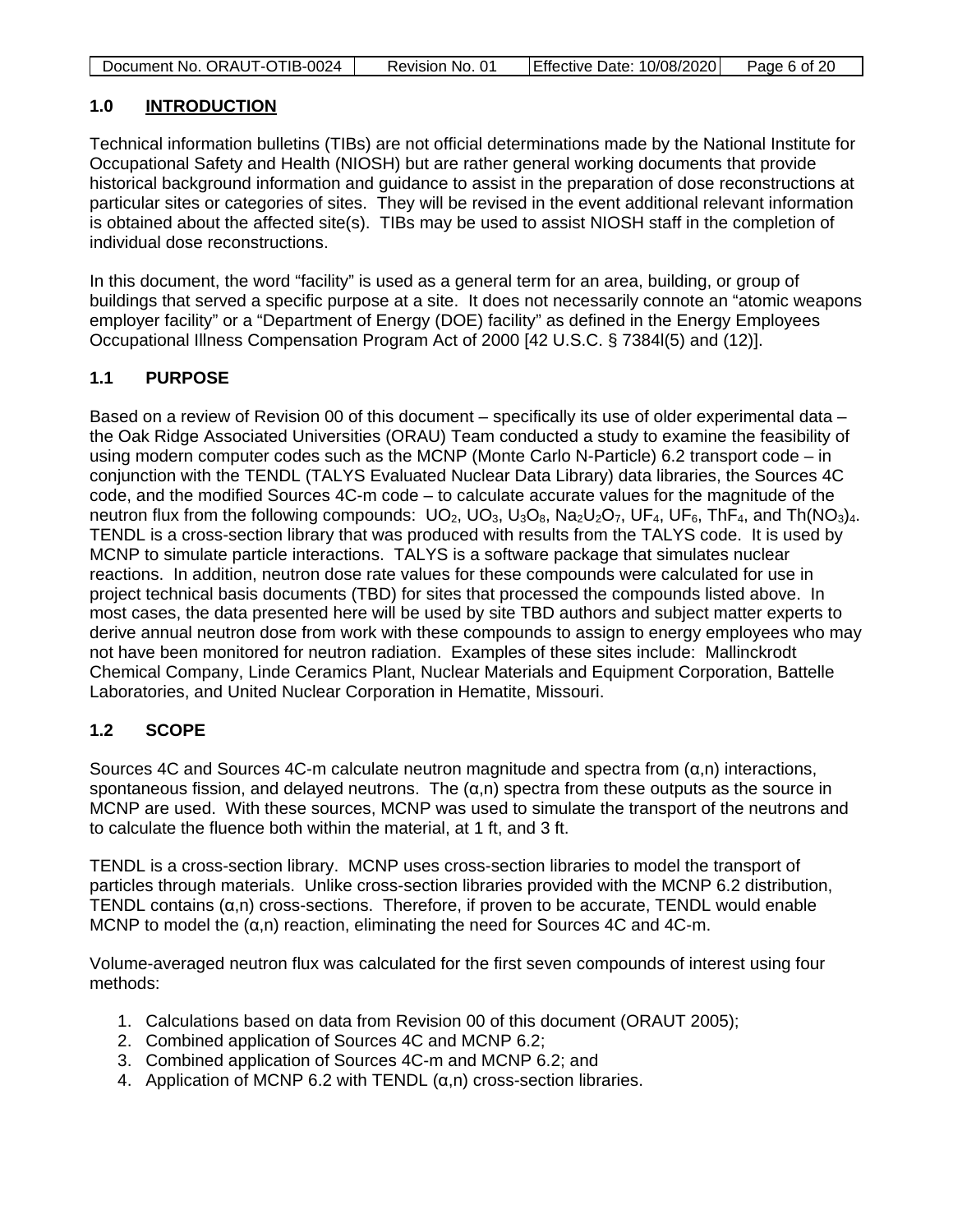| Document No. ORAUT-OTIB-0024 | Revision No. 01 | Effective Date: 10/08/2020 | Page 7 of 20 |
|------------------------------|-----------------|----------------------------|--------------|

Volume-averaged neutron flux for the eighth compound,  $Th(NO<sub>3</sub>)<sub>4</sub>$ , was calculated with the first and last method only due to software limitations.

ORAUT (2020a) provides the Sources 4C and 4C-m input files. ORAUT (2020b) and ORAUT (2020c) contain the MCNP 6.2 input files based on Sources 4C and 4C-m neutron production rates, respectively. ORAUT (2020d) provides the MCNP input files based on TENDL data libraries, and ORAUT (2020e) discusses the TENDL data.

Results from each method were compared.

Neutron dose rate calculations (at distances of 1 ft and 3 ft) were then derived from the neutron flux information – specifically from Sources 4C and 4C-m results. The 1 ft and 3 ft distances are reasonable bounding distances for activities performed by energy employees. Other distances and specific geometries can be modeled, if needed, using the methods discussed in this document.

### <span id="page-6-0"></span>**2.0 NEUTRON FLUX CALCULATIONS**

# <span id="page-6-1"></span>**2.1 CALCULATION OF NEUTRON PRODUCTION RATES WITH SOURCES 4C**

The Sources 4C code calculates the neutron production rates and neutron spectra from spontaneous  $(\alpha, n)$  fission reactions and delayed neutron emission (Perry and Wilson 1981). The production rates and spectra can be calculated in four situations: a homogeneous mixture of alpha-emitting material and low atomic number (low-Z) target material, an interface between a region of alpha-emitting material and a region of target material, a monoenergetic alpha beam incident on a low-Z target, or a three-region interface in which a third region lies between a region of alpha-emitting material and a region of low-Z target material. In this study, Sources 4C was used to calculate neutron production rates for the compounds. These production rates were later applied in the development of source definitions in MCNP 6.2.

All compounds – as listed above in Section [1.1](#page-5-1) – were modeled as solid, homogeneous mixtures. The atomic fraction of each element was determined from the chemical formula of the compound. Natural abundance data for each isotope were taken from "Atomic Weights and Isotopic Compositions with Relative Atomic Masses" from the National Institute for Standards and Technology (NIST) Physical Measurement Laboratory (Coursey et al. 2020). The atomic fraction of each target isotope was determined by multiplying the natural abundance of the isotope by the atomic fraction of its element in the compound. For all compounds, the atomic density *Ni* of each alpha emitter was determined as:

$$
N_i = \frac{V_i \rho N_A}{M} \tag{2-1}
$$

where

γ*i* = abundance of isotope *i*  $\rho =$  physical density of the compound  $(g/cm^3)$  $N_A$  = Avogadro's number  $M =$  molecular weight of the compound (g)

The isotopic abundances were also taken from Coursey et al. (2020). The physical densities for  $UO<sub>2</sub>$ , U3O8, UF4, and UF6 were taken from *Characteristics of Uranium and its Compounds* (DOE 2001). The physical density of UO3 was taken from *Cameco UO3 Materials Analysis* (Hill et al. 2012). The physical density for Na2U2O7 was taken as the average of the values in Table A.28 of *Stimulant Basis for the Standard High Solids Vessel Design* (Peterson et al. 2017). The physical density for ThF<sub>4</sub> was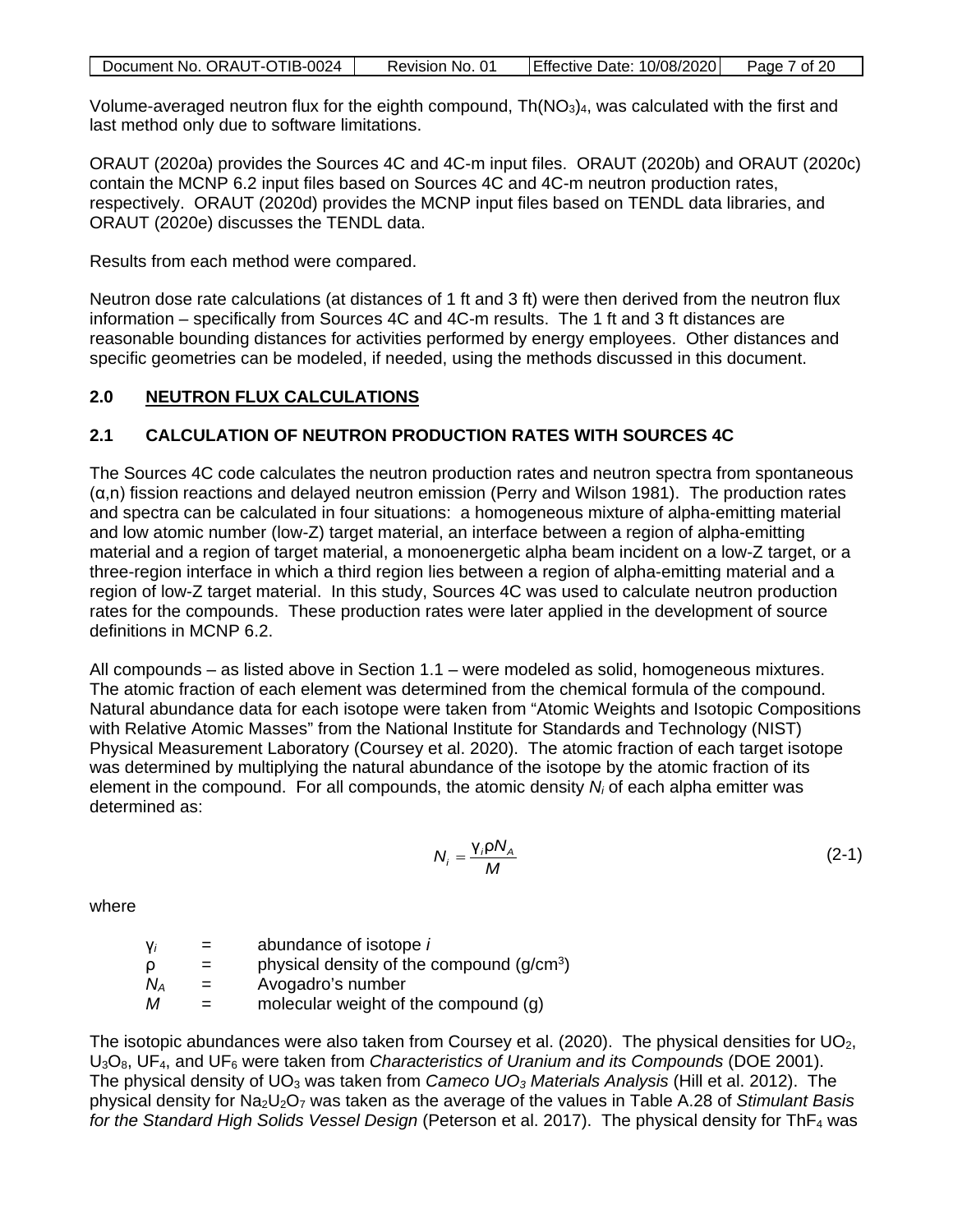| Document No. ORAUT-OTIB-0024 | Revision No. 01 | <b>Effective Date: 10/08/2020</b> | Page 8 of 20 |
|------------------------------|-----------------|-----------------------------------|--------------|

taken from WolframAlpha (2020) to maintain consistency with Revision 00. The density for Th( $NO<sub>3</sub>$ )<sub>4</sub> was taken as the average from Table 12 of *Analytical Characterization of the Thorium Nitrate Stockpile* (Mattus, Hermes, and Terry 2003).

The molecular weights for Na<sub>2</sub>U<sub>2</sub>O<sub>7</sub> and Th(NO<sub>3</sub>)<sub>4</sub> were calculated from standard atomic weights in Coursey et al. (2020). The molecular weight for all other compounds was taken from the National Institute of Standards and Technology "Chemistry WebBook" (DOC 2020).

Sources 4C presents several limitations. The primary limitation is a hardcoded 6.5-MeV alpha energy threshold for oxygen and a 6.0-MeV threshold for fluorine. This threshold disables the evaluation of all compounds through the full decay chain. Therefore, the Sources 4C method was only applied to uranium compounds without progeny, uranium oxides assumed to be in equilibrium through <sup>223</sup>Ra, and thorium tetrafluoride assumed to be in equilibrium through <sup>224</sup>Ra. Neutron production rates from  $Th(NO<sub>3</sub>)<sub>4</sub>$  could not be obtained with Sources 4C due to a lack of nuclide-level branching data for <sup>14</sup>N.

# <span id="page-7-0"></span>**2.2 CALCULATION OF NEUTRON PRODUCTION RATES WITH SOURCES 4C-m**

Sources 4C-m is a modified version of Sources 4C, which enables the evaluation of neutron production from (α,n) reactions over an extended alpha energy range (Montague 2018) by removing the hardcoded energy limit for the (α,2n) energy threshold. Neutron production rates were extended to these higher energies with the application of 2005 TENDL cross-section data. Sources 4C-m was then used to calculate neutron production rates for the compounds. These production rates were later applied in the development of source definitions in MCNP 6.2.

Neutron production rates were determined with Sources 4C-m for all uranium compounds without progeny, all uranium compounds assumed to be in equilibrium through 223Ra, and all uranium compounds assumed to be in equilibrium through the entire decay chain.

Specifically, there were three cases considered for all uranium compounds:

- 1. No alpha-emitting progeny present,
- 2. Alpha-emitting progeny are assumed to be present and in secular equilibrium through <sup>226</sup>Ra in the 238U chain and through 223Ra in the 235U chain, and
- 3. Alpha-emitting progeny are assumed to be present and in secular equilibrium through <sup>210</sup>Po in the 238U chain and through 211Po in the 235U chain.

The first case was examined with all three modeling techniques. Based on results and resource requirements, Sources 4C and Sources 4C-m were chosen for examination of cases 2 and 3. Case 3 was only examined with Sources 4C-m because the emission energies exceed the capabilities of Sources 4C.

Neutron production rates were determined with Sources 4C-m for thorium tetrafluoride assumed to be in equilibrium through 224Ra, and for thorium tetrafluoride assumed to be in equilibrium through the entire decay chain. Neutron production rates from  $Th(NO<sub>3</sub>)<sub>4</sub>$  could not be obtained with Sources 4C-m due to a lack of nuclide-level branching data for 14N.

Sources 4C has a pedigree that Sources 4C-m lacks. The original code has been validated against measured spectra and the development of the code has been published in reviewed journals. To the best of my knowledge, Sources 4C-m has only been validated against Sources 4C and has not been published in a reviewed journal.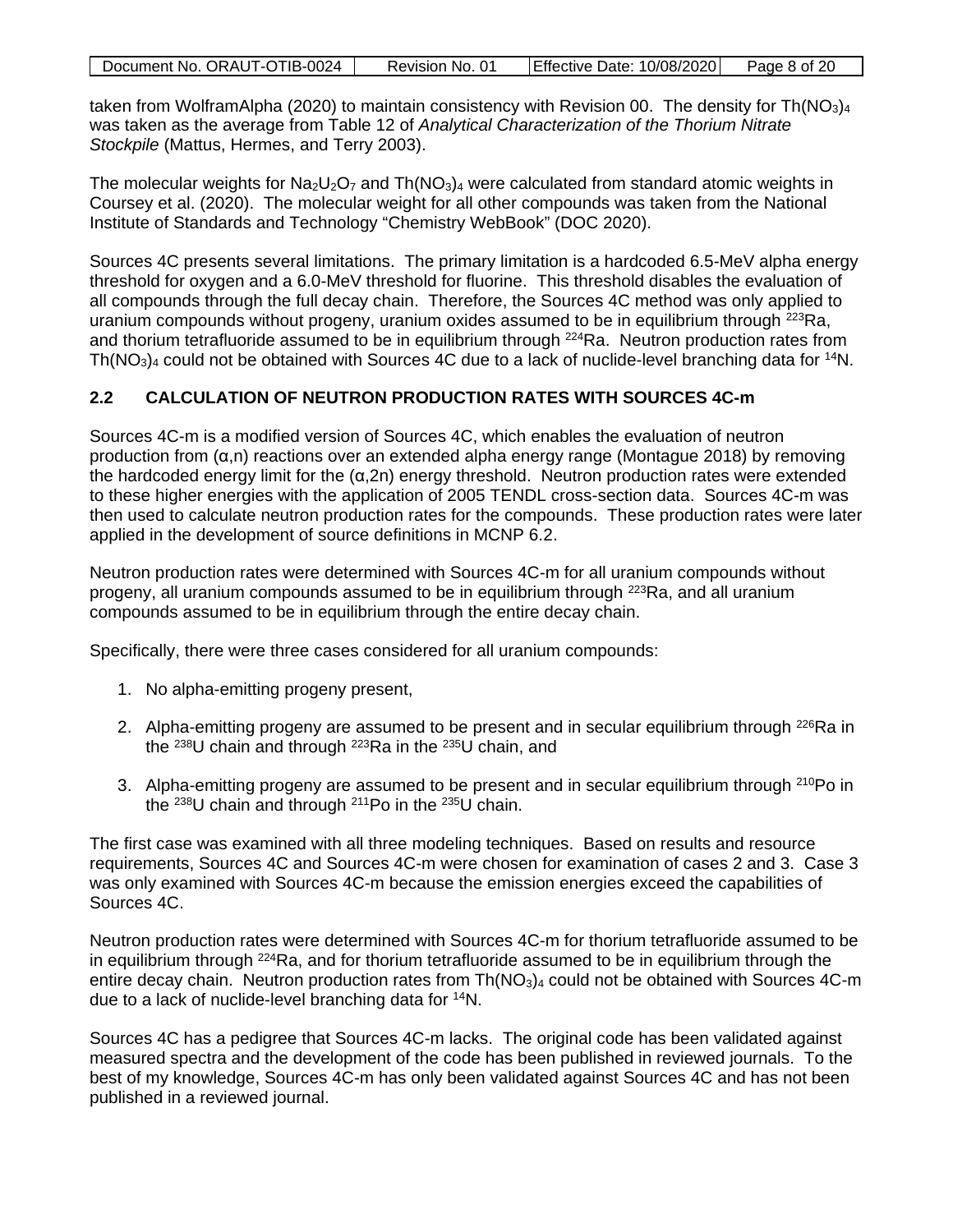| Document No. ORAUT-OTIB-0024<br>Effective Date: 10/08/2020<br>Page 9 of 20<br>Revision No. 01 |
|-----------------------------------------------------------------------------------------------|
|-----------------------------------------------------------------------------------------------|

#### <span id="page-8-0"></span>**2.3 MCNP 6.2 MODELING**

MCNP 6.2 is a commonly used radiation transport code with a wide range of applications (Werner et al. 2013). In combination with Sources 4C and Sources 4C-m, MCNP 6.2 was used to simulate the volume-averaged neutron flux from each compound. Sources 4C and Sources 4C-m do not account for neutron interactions with matter, only production rates. This study used MCNP 6.2 to account for self-attenuation.

Each compound was modeled as a solid sphere with a radius of 1 cm ( $V = 4.18879$  cm<sup>3</sup>) in a vacuum. All materials were defined using atomic fractions determined by multiplying the natural abundance of the isotope by the atomic fraction of its element in the compound. A neutron source was homogenously distributed throughout the sphere. The energy spectrum of the source was determined by the (α,n) neutron production rates calculated with Sources 4C and Sources 4C-m. The volumeaveraged neutron flux was tallied over a volume of the sphere in which charged particle equilibrium exists ( $r = 0.99$  cm;  $V = 4.06438$  cm<sup>3</sup>). This constraint was chosen for comparison purposes with Sources 4C (and 4C-m), which assume the material is infinite.

All materials were defined using atomic fractions determined by multiplying the natural abundance of the isotope by the atomic fraction of its element in the compound. All neutron cross-section data were pulled from the ENDF71x cross-section library (continuous energy neutron cross-section data tables published by Los Alamos National Laboratory) (Conlin et al. 2013).

#### **MCNP 6.2 Modeling Using TENDL Cross-Section Libraries**

MCNP 6.2 was also used to determine the volume-averaged neutron flux without the aid of Sources 4C or Sources 4C-m. The same geometry and material definitions were used as in previous cases, but the source was defined as an alpha emitter with an energy probability distribution corresponding to the decay of alpha emitters in the material. For each isotope, alpha emission energy and intensity data were taken from Rad Toolbox (Eckerman and Sjoreen 2013). The probability of each alpha energy was determined by multiplying the corresponding intensity by the relative activity of the parent isotope.

TENDL cross-section libraries were applied to model alpha interactions within the material (TENDL is a database of cross-section data that can be used by MCNP to model the interactions of particles in materials). The TENDL libraries are nuclear data libraries developed by the Paul Scherrer Institute and the International Atomic Energy Agency (previously developed by NRG Petten) using the T6 codes (Koning and Rochman 2012). For a more in-depth discussion, the reader is referred to ORAUT (2020e). Neutron interactions were determined by the ENDF71x cross-section library as in the previous section.

Low count rates lead to high statistical errors for the uranium oxides. Therefore, for each of these compounds, two files were run with altered material compositions: one in which all oxygen was assumed to be 17O and one in which all oxygen was assumed to be 18O. The total volume-averaged neutron flux was determined in post-processing as:

$$
\Phi = f_{a,0.17} \Phi_{0.17} + f_{a,0.18} \Phi_{0.18}
$$
 (2-2)

where

 $f_{a,i}$  = atomic fraction of isotope i

Φi = volume-averaged neutron flux of isotope *i*.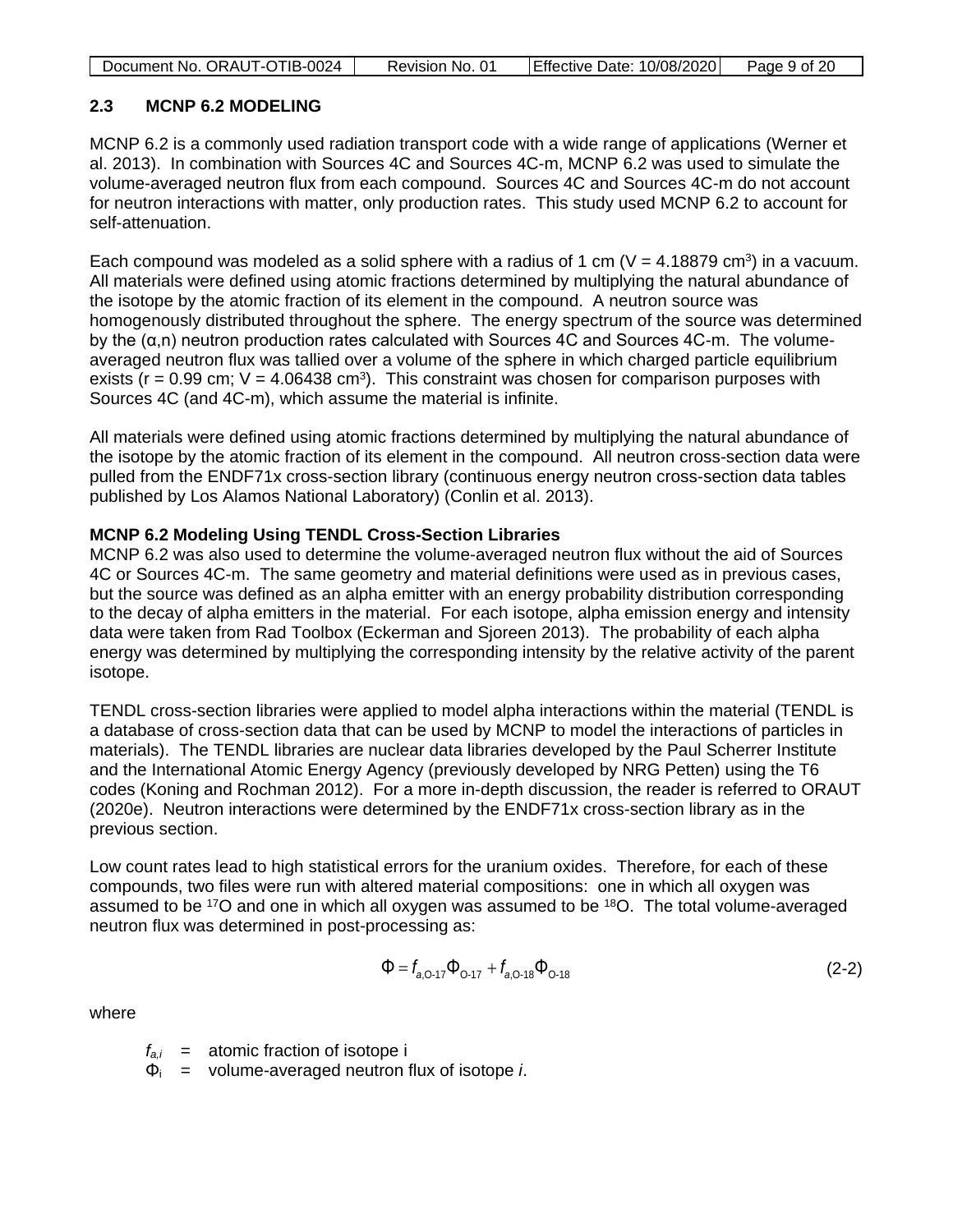| <b>Effective Date: 10/08/2020</b><br>Document No. ORAUT-OTIB-0024<br>Page 10 of 20 |
|------------------------------------------------------------------------------------|
|------------------------------------------------------------------------------------|

#### **Calculation Based on Revision 00 (ORAUT 2005)**

The volume-averaged neutron flux Φ was back-calculated from the dose rates and isotope properties in Tables 5-1, 5-2, 6-1, and 6-2 of Revision 00 as (ORAUT 2005):

$$
\Phi = \rho_j \times \sum (\omega_i \times a_i \times Y_i)
$$
 (2-3)

where

- $p_j$  = physical density of element *j* in the compound (g/cm<sup>3</sup>)
- $\omega_i$  = mass fraction of isotope *i*
- $a_i$  = specific activity of isotope *i* (Ci/g)
- *Yi* = neutron yield of isotope *i* [1/(s-Ci)].

Flux was calculated for all uranium compounds covered in Revision 00 (ORAUT 2005) without progeny and all thorium compounds covered in Revision 00 were assumed to be in equilibrium through 224Ra.

### <span id="page-9-0"></span>**3.0 NEUTRON FLUX RESULTS**

Magnitudes of the volume-averaged neutron flux for each compound and each method of calculation [calculations based on Revision 00 data (ORAUT 2005)], combined application of Sources 4C and MCNP 6.2, combined application of Sources 4C-m and MCNP 6.2, and application of MCNP 6.2 with TENDL (α,n) cross-section libraries are displayed in Table 3-1.

|                                   |                         |                                   |                              | 5                            | 6                       |
|-----------------------------------|-------------------------|-----------------------------------|------------------------------|------------------------------|-------------------------|
|                                   | 2<br><b>Revision 00</b> | <b>Sources 4C</b><br>and MCNP 6.2 | Sources 4C-m<br>and MCNP 6.2 | MCNP 6.2 and<br><b>TENDL</b> | % difference<br>between |
| Compound                          | (n/s-cm $^3$ )          | $(n/s-cm3)$                       | $(n/s$ -cm <sup>3</sup> )    | $(n/s$ -cm $^3)$             | Columns 3 and 5         |
| UO <sub>2</sub>                   | 6.87E-03                | 1.89E-03                          | 1.91E-03                     | $1.67E - 03a$                | 12.4 <sup>a</sup>       |
| UO <sub>3</sub>                   | 4.32E-03                | 1.53E-03                          | 1.54E-03                     | $1.67E - 03a$                | 8.8 <sup>a</sup>        |
| $U_3O_8$                          | 5.00E-03                | 1.69E-03                          | 1.66E-03                     | $1.21E - 03a$                | 33.1a                   |
| $Na2U2O7$                         | 1.29E-02                | 5.01E-03                          | 6.65E-03                     | $9.08E - 04a$                | $138.6^{\circ}$         |
| $Na2U2O7$                         | 1.29E-02                | 5.01E-03                          | 6.65E-03                     | $1.47E - 03b$                | 109.3 <sup>b</sup>      |
| UF <sub>4</sub>                   | 3.02E-01                | 1.55E-01                          | 1.47E-01                     | $1.43E - 01a$                | 8.1 <sup>a</sup>        |
| UF <sub>6</sub>                   | 1.88E-01                | 1.09E-01                          | 1.09E-01                     | $9.94E - 02a$                | 9.2 <sup>a</sup>        |
| ThF <sub>4</sub>                  | 3.24E-01                | 1.60E-01                          | 1.57E-01                     | $1.67E - 01a$                | 4.3 <sup>a</sup>        |
| Th(NO <sub>3</sub> ) <sub>4</sub> | 5.67E-04                | Not applicable                    | Not applicable               | $2.32E - 04a$                | Not applicable          |

<span id="page-9-1"></span>Table 3-1. Neutron flux results.

a. Results produced with TENDL 2014 cross-section library.

b. Results produced with TENDL 2015 cross-section library.

Compounds evaluated in this study are listed in the first column. The volume-averaged neutron flux as calculated from the values in Revision 00 (ORAUT 2005) are listed in column 2. These values are consistently higher than those calculated with simulations. The third column lists the volumeaveraged neutron flux as calculated with MCNP 6.2 using the neutron production rates from Sources 4C. Revision 00 results and Sources 4C results show disagreement with a percent difference ranging from 53% to 114%. Column 4 lists the volume-averaged neutron flux as calculated with MCNP 6.2 using the neutron production rates from Sources 4C-m. These values are in good agreement with those in the previous column with a maximum percent difference of 28%. The fifth column lists the volume-averaged neutron flux determined by MCNP 6.2 calculations alone using TENDL crosssection libraries.

The final column lists the percent difference between the column 3 flux values (as calculated with MCNP 6.2 using Sources 4C production rates) and the column 5 flux values (determined by MCNP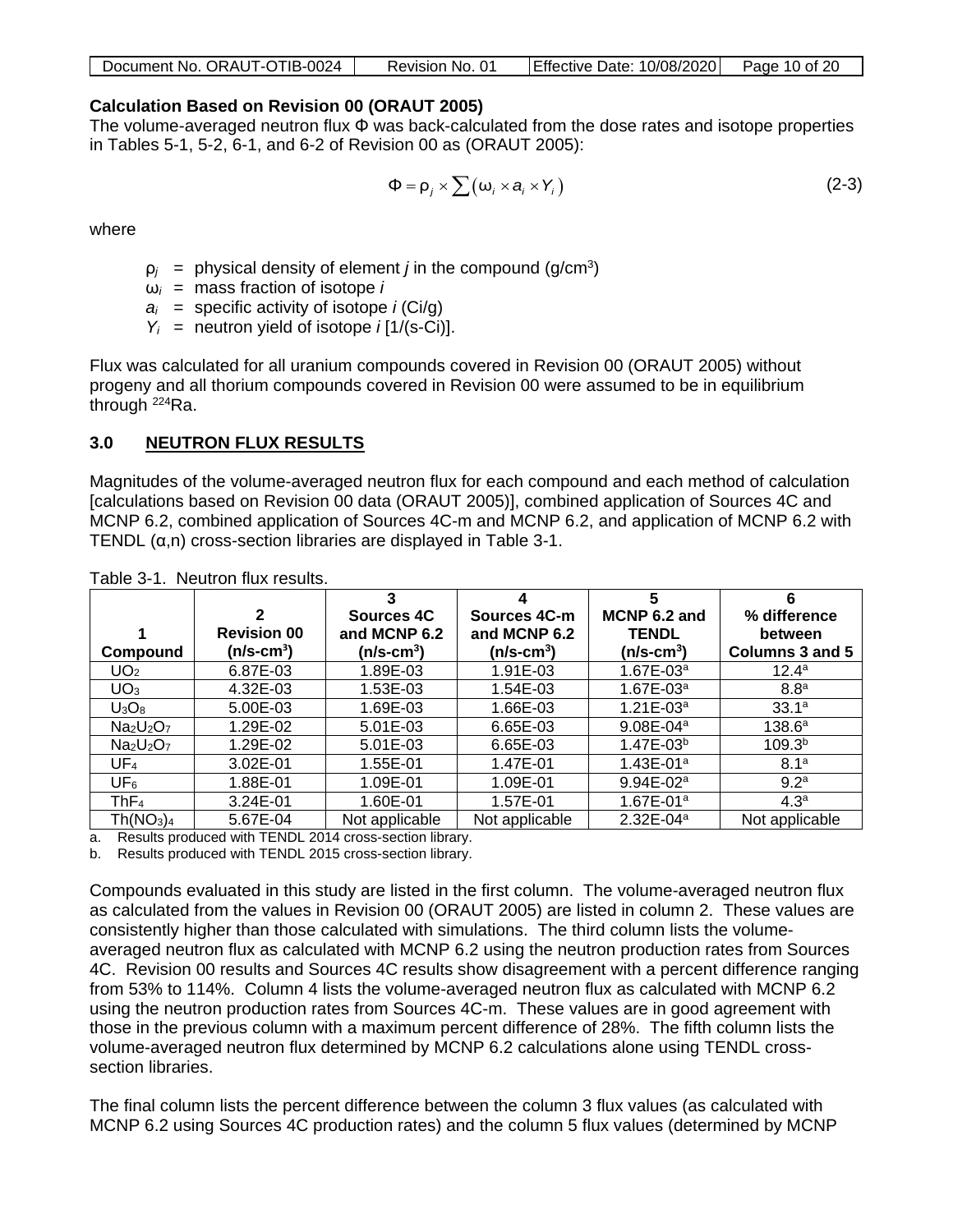| Document No. ORAUT-OTIB-0024 | Revision No. 01 | Effective Date: 10/08/2020 Page 11 of 20 |  |
|------------------------------|-----------------|------------------------------------------|--|
|                              |                 |                                          |  |

6.2 calculations using TENDL cross-section libraries). For the majority of the compounds (UO<sub>2</sub>, UO<sub>3</sub>,  $UF<sub>4</sub>, UF<sub>6</sub>, ThF<sub>4</sub>),$  the values agree within statistical uncertainty. Sources 4C results typically show ±17% agreement with measured results (Perry and Wilson 1981). MCNP 6.2 results for these compounds were calculated with 10% relative error.

The MCNP 6.2 results for  $U_3O_8$  were calculated to approximately 5% error due to statistical uncertainty. Although the values from  $U_3O_8$  do not show agreement within statistical error, the absolute difference is only  $4.8 \times 10^{-4}$  n/s-cm<sup>3</sup>.

 $Na<sub>2</sub>U<sub>2</sub>O<sub>7</sub>$  was the only compound that showed greater than a 100% difference between the flux as calculated with MCNP 6.2 and Sources 4C production rates and the flux determined by MCNP 6.2 calculations alone using TENDL libraries. Since 2008, an updated TENDL library has been released every year or two. At the time this work was completed, 9 libraries had been released (now 10). Unlike other isotopes contained in the compounds of interest, the <sup>23</sup>Na ( $\alpha$ ,n) cross-sections showed significant differences between the 2014 release and the 2015 release. Based on the cross-section data used in Sources 4C (from published sources) and the other TENDL releases, the increased <sup>23</sup>Na  $(\alpha, n)$  cross-sections in the 2015 release were likely in error.

# <span id="page-10-0"></span>**4.0 NEUTRON DOSE RATE CALCULATIONS**

Neutron production rates and spectra from (α,n) interactions for UO<sub>2</sub>, UO<sub>3</sub>, U<sub>3</sub>O<sub>8</sub>, Na<sub>2</sub>U<sub>2</sub>O<sub>7</sub>, UF<sub>4</sub>, and  $UF<sub>6</sub>$  were determined with Sources 4C. The neutron spectra were used as the energy distribution of a neutron point source in MCNP simulations used to calculate an ambient dose rate equivalent. In these simulations, the neutron fluence per source neutron was tallied at 1 and 3 ft from the neutron point source in air. ICRP Publication 74 conversion coefficients were used to convert the neutron fluence into ambient dose rate equivalent. The ambient dose rate equivalent from 1 g of natural uranium or natural thorium was calculated as the product of the ambient dose rate equivalent per source neutron, the neutron production magnitude (as determined by Sources 4C), and the density of uranium or thorium in the compound (ICRP 1997).

# <span id="page-10-1"></span>**4.1 URANIUM COMPOUNDS**

Neutron dose rate values for the compounds discussed in this document were calculated and are shown in this Section (uranium compounds) and Section [4.2](#page-11-0) (thorium compounds) for use in dose reconstruction project TBDs for sites that processed these compounds. In most cases, the data presented here will be used by site TBD authors and subject matter experts to derive annual neutron dose from work with these compounds to assign to energy employees who may not have been monitored for neutron radiation. Examples of these sites include (but are not limited to) Mallinckrodt Chemical Company, Linde Ceramics Plant, Nuclear Materials and Equipment Corporation, Battelle Laboratories, and United Nuclear Corporation in Hematite, Missouri.

Table 4-1 shows the ambient dose rate equivalents at 1 and 3 ft from 1 g of natural uranium when no alpha-emitting progeny are considered. Table 4-2 shows the ambient dose rate equivalents at 1 and 3 ft from 1 g of natural uranium when alpha-emitting progeny through <sup>223</sup>Ra and <sup>226</sup>Ra are assumed to be in secular equilibrium.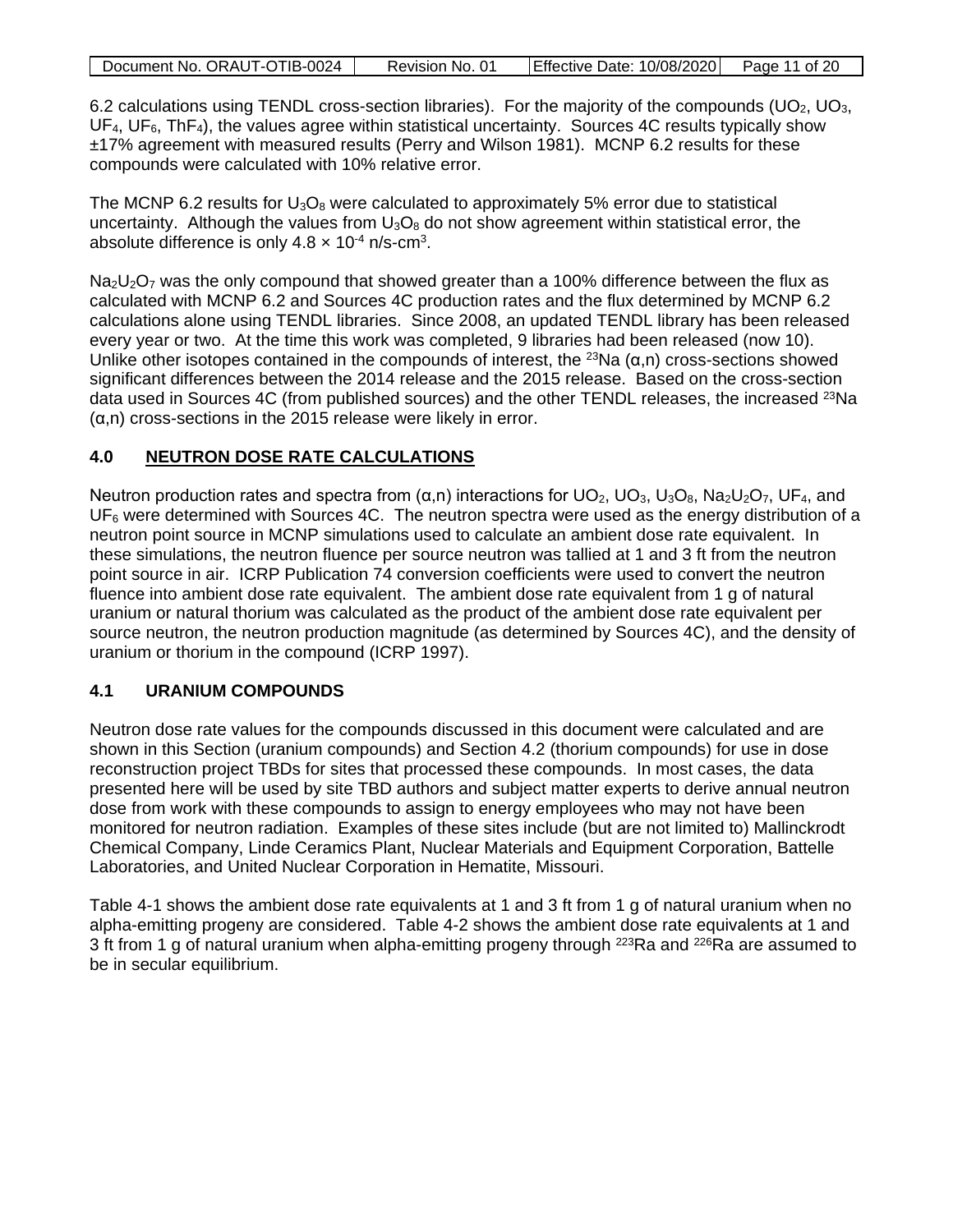<span id="page-11-1"></span>

| <b>Chemical form</b>                          | 1 ft         | J/<br>3 <sub>ft</sub> |
|-----------------------------------------------|--------------|-----------------------|
| UO2                                           | $3.22E - 12$ | 3.57E-13              |
| UO3                                           | 4.19E-12     | 4.65E-13              |
| $U_3O_8$                                      | 3.90E-12     | 4.32E-13              |
| Na <sub>2</sub> U <sub>2</sub> O <sub>7</sub> | 1.31E-11     | 1.45E-12              |
| UF4                                           | 4.45E-10     | 4.93E-11              |
| JF <sub>6</sub>                               | 5.35E-10     | 5.94E-11              |

Table 4-1. Natural uranium per-gram ambient dose rate equivalents without alpha-emitting progeny (rem/hr-g).<sup>a</sup>

a. Source: Sources 4C results.

Table 4-2. Natural uranium per-gram ambient dose rate equivalents with alpha-emitting progeny in secular equilibrium with  $^{226}$ Ra in the  $^{238}$ U chain and  $^{223}$ Ra in the  $^{235}$ U chain (rem/hr-g).<sup>a</sup>

<span id="page-11-2"></span>

| <b>Chemical form</b> | 1 ft     | 3 <sub>f</sub> |  |  |
|----------------------|----------|----------------|--|--|
| $'$ J $O2$           | 7.64E-12 | 8.48E-13       |  |  |
| UO3                  | 9.95E-12 | 1.10E-12       |  |  |
| $U_3O_8$             | 9.25E-12 | 1.03E-12       |  |  |
| $Na2U2O7$            | 2.71E-11 | 3.01E-12       |  |  |

a. Source: Sources 4C results.

The (α,n) neutron production calculations of Sources 4C are limited to alpha energies below 6.5 MeV for oxygen targets and below 6 MeV for fluorine targets. Therefore, no alpha-emitting progeny were considered for  $UF_4$  or  $UF_6$  and the full chain was not considered for any compounds using Sources 4C. Sources 4C-m extends the (α,n) cross-section library enabling calculations for increased alpha energies. Therefore, the calculations were repeated using Sources 4C-m neutron production rates and spectra. Table 4-3 shows the ambient dose rate equivalents at 1 and 3 ft from 1 g of natural uranium when no alpha-emitting progeny are considered. Table 4-4 shows the resulting equivalents when alpha-emitting progeny through <sup>223</sup>Ra and <sup>226</sup>Ra are assumed to be in secular equilibrium. Table 4-5 shows the equivalents when alpha-emitting progeny through  $^{210}$ Po and  $^{211}$ Po are assumed to be in secular equilibrium.

| <b>Chemical form</b>     | ີ<br>1 ft    | ້<br>3 <sub>ft</sub> |
|--------------------------|--------------|----------------------|
| JO2                      | $3.21E - 12$ | 3.56E-13             |
| $\mathsf{U}\mathsf{O}_3$ | 4.18E-12     | 4.63E-13             |
| $U_3O_8$                 | 3.88E-12     | 4.31E-13             |
| $Na2U2O7$                | 1.70E-11     | 1.89E-12             |
| UF4                      | 4.32E-10     | 4.79E-11             |
| JFء                      | 5.19E-10     | 5.76E-11             |

<span id="page-11-3"></span>Table 4-3. Natural uranium per-gram ambient dose rate equivalents without alpha-emitting progeny (rem/hr-g).<sup>a</sup>

a. Source: Sources 4C-m results.

#### <span id="page-11-0"></span>**4.2 THORIUM COMPOUNDS**

As for the uranium compounds, the ambient dose rate equivalents were calculated for  $ThF<sub>4</sub>$  at 1 and 3 ft. Table 4-6 shows the equivalents from 1 g of natural thorium when alpha-emitting progeny through <sup>224</sup>Ra are assumed to be in secular equilibrium. Table 4-7 shows the equivalents when alphaemitting progeny through <sup>212</sup>Po are assumed to be in secular equilibrium.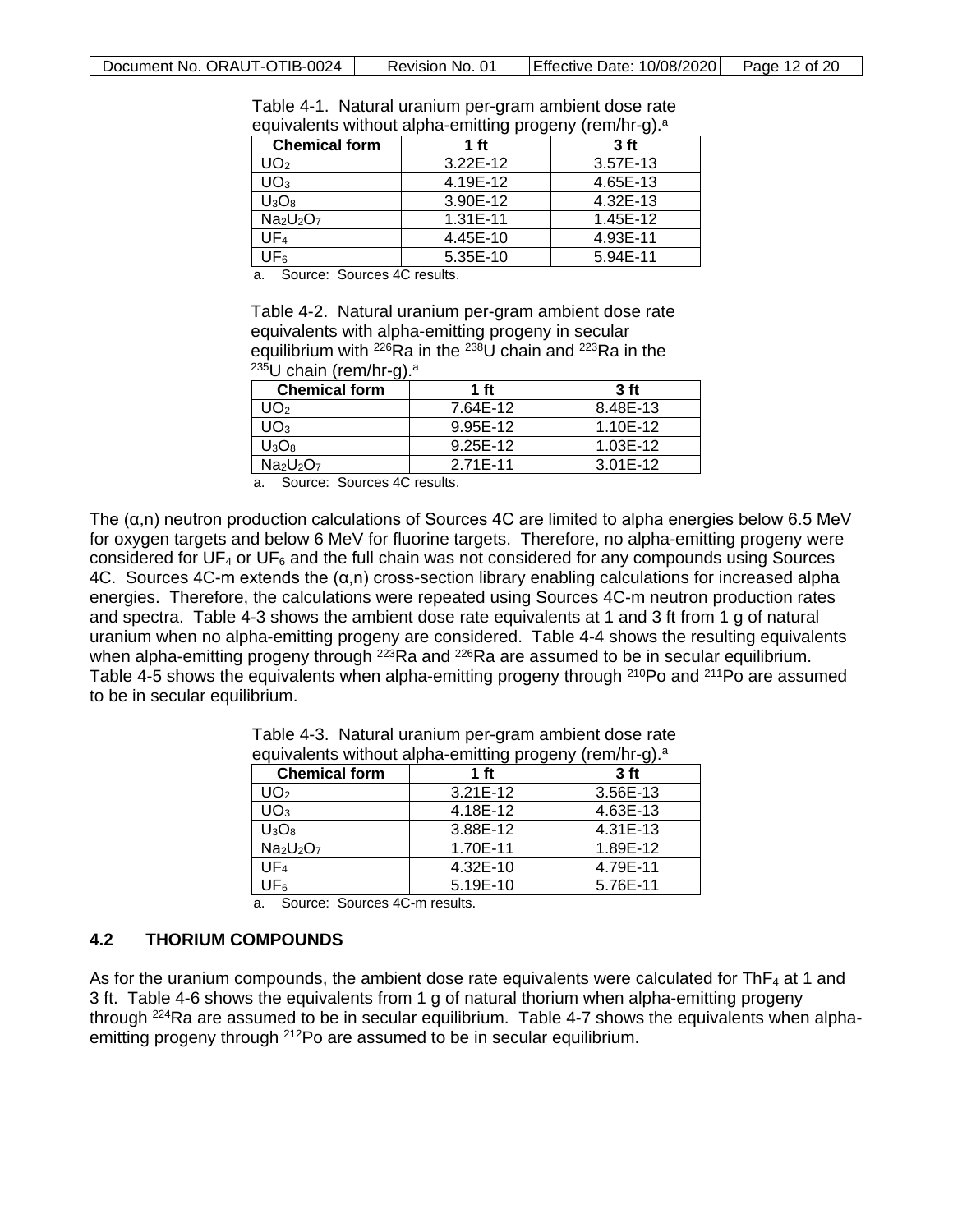Table 4-4. Natural uranium per-gram ambient dose rate equivalents with alpha-emitting progeny in secular equilibrium with 226Ra in the 238U chain and 223Ra in the  $235U$  chain (rem/hr-g).<sup>a</sup>

<span id="page-12-0"></span>

| ີ<br><b>Chemical form</b> | 1 <sub>ft</sub> | 3 <sub>ft</sub> |
|---------------------------|-----------------|-----------------|
| UO2                       | 7.61E-12        | 8.44E-13        |
| $\mathsf{U}\mathsf{O}_3$  | 9.91E-12        | 1.10E-12        |
| $U_3O_8$                  | 9.22E-12        | 1.02E-12        |
| $Na2U2O7$                 | 3.54E-11        | 3.93E-12        |
| UF4                       | 1.10E-09        | 1.23E-10        |
| $JF_6$                    | 1.33E-09        | 1.47E-10        |

a. Source: Sources 4C-m results.

Table 4-5. Natural uranium per-gram ambient dose rate equivalents with alpha-emitting progeny in secular equilibrium with <sup>210</sup>Po in the <sup>238</sup>U chain and <sup>211</sup>Po in the  $235$ U chain (rem/hr-g).<sup>a</sup>

<span id="page-12-1"></span>

| <b>Chemical form</b> | 1 ft         | 3 <sub>ft</sub> |
|----------------------|--------------|-----------------|
| JO <sub>2</sub>      | 3.84E-11     | 4.26E-12        |
| JO3                  | $5.01E - 11$ | 5.56E-12        |
| $U_3O_8$             | 4.65E-11     | 5.16E-12        |
| $Na2U2O7$            | 1.21E-09     | $1.34E - 10$    |
| UF4                  | 9.44E-09     | 1.05E-09        |
| 'JF <sub>6</sub>     | 1.14E-08     | 1.26E-09        |

Source: Sources 4C-m results.

Table 4-6. Natural thorium per-gram ambient dose rate equivalents for Th $F_4$  in secular equilibrium through  $^{224}$ Ra (rem/hr-g).

<span id="page-12-2"></span>

| ີ<br><b>Method</b> | 1 ft       | 3 <sub>ft</sub> |
|--------------------|------------|-----------------|
| Sources 4C         | 5.33E-10   | 5.91E-11        |
| Sources 4C-m       | $5.21E-10$ | 5.78E-11        |

Table 4-7. Natural thorium per-gram ambient dose rate equivalents for Th $F_4$  in secular equilibrium through  $^{212}P_0$ (rem/hr-g).

<span id="page-12-3"></span>

| <b>Method</b> | ft       | 3 ft    |
|---------------|----------|---------|
| Sources 4C-m  | 3.67E-09 | .07E-10 |

Dose rates from Th( $NO<sub>3</sub>$ )<sub>4</sub> were not calculated due to the lack of nuclide-level branching data for <sup>14</sup>N in the Sources 4C and Sources 4C-m codes.

Using the same method, the ambient dose rate equivalents at 1 and 3 ft were calculated for  $ThF_4$ based on the thorium isotope mixture at Mallinckrodt. This mixture is included here based on the information in – and potential use with – Section 5.4.2 of ORAUT-TKBS-0005, *Basis for Development of an Exposure Matrix for the Mallinckrodt Chemical Company St. Louis Downtown Site and the St. Louis Airport Site, St. Louis, Missouri* (ORAUT 2010). This mixture consisted of 88.4% 232Th and 11.6% <sup>230</sup>Th. Table 4-8 shows the ambient dose rate equivalents from 1 g of the thorium mixture when <sup>232</sup>Th alpha-emitting progeny through <sup>224</sup>Ra are assumed to be in secular equilibrium. Table 4-9 shows the equivalents when <sup>232</sup>Th alpha-emitting progeny through <sup>212</sup>Po are assumed to be in secular equilibrium.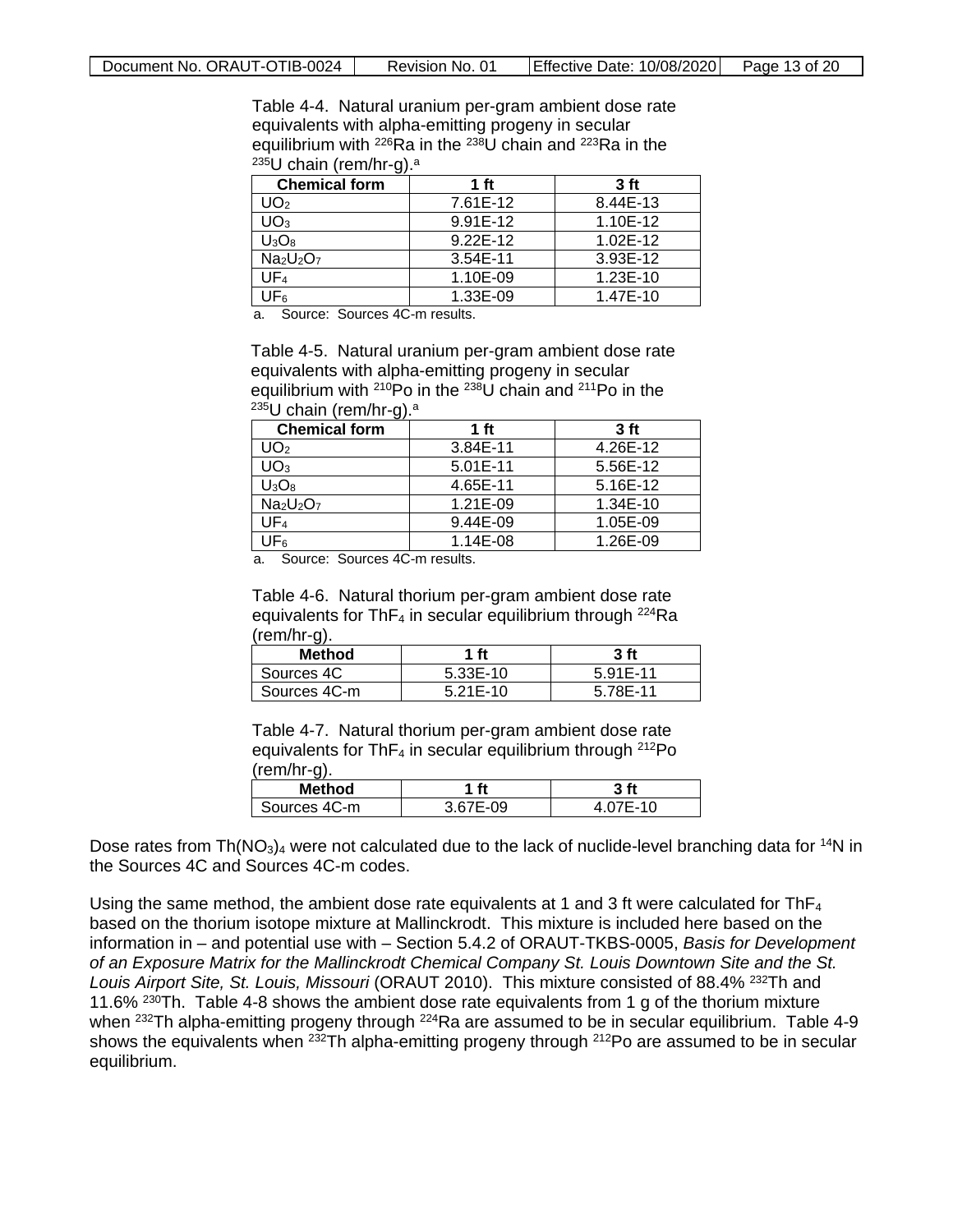Table 4-8. Thorium isotope mix per-gram ambient dose rate equivalents for  $ThF_4$  in secular equilibrium through  $224Ra$  (rem/hr-g).

<span id="page-13-1"></span>

| Method       | 1 ft         | 3 <sub>ft</sub> |
|--------------|--------------|-----------------|
| Sources 4C   | $2.02E - 06$ | 2.24E-07        |
| Sources 4C-m | 1.89E-06     | 2 10F-07        |

Table 4-9. Thorium isotope mix per-gram ambient dose rate equivalents for  $ThF_4$  in secular equilibrium through  $212P<sub>O</sub>$  (rem/hr-g).

<span id="page-13-2"></span>

| <b>Method</b> | ft         | 3f   |
|---------------|------------|------|
| Sources 4C-m  | 0E-06<br>ч | 07-- |

#### <span id="page-13-0"></span>**5.0 NEUTRON DOSE ENERGY FRACTIONS**

Neutron spectra data from Sources 4C and 4C-m were used to generate Tables 5-1 to 5-33 to assist with the entry of neutron dose information (based on the dose rate data provided in Section [4.0\)](#page-10-0) into IREP. The energy bins in each table correlate to the available bins available in IREP. In addition, the ambient [(*H\*10*)] dose conversion values (DCFs) given in OCAS-IG-001, *External Dose Implementation Guideline* [NIOSH 2007], should be used with the data presented here to properly enter organ dose into IREP.

Table 5-1. Neutron ambient dose fractions for  $UO<sub>2</sub>$  sources without alpha-emitting progeny.<sup>a</sup>

| <b>Neutron energy group</b> | Dose fraction |
|-----------------------------|---------------|
| $<$ 10 keV                  | 2.50E-06      |
| 10–100 keV                  | 5.21E-04      |
| $0.1 - 2$ MeV               | 3.95E-01      |
| $2-20$ MeV                  | 6.04E-01      |

a. Source: Sources 4C results.

Table 5-2. Neutron ambient dose fractions for UO2 sources with alpha-emitting progeny in secular equilibrium with  $^{226}$ Ra in the  $^{238}$ U chain and <sup>223</sup>Ra in the <sup>235</sup>U chain.<sup>a</sup>

<span id="page-13-4"></span>

| <b>Neutron energy group</b> | Dose fraction |
|-----------------------------|---------------|
| $<$ 10 keV                  | 3.31E-06      |
| 10-100 keV                  | 6.71E-04      |
| $0.1 - 2$ MeV               | 3.64E-01      |
| $2-20$ MeV                  | 6.35E-01      |

a. Source: Sources 4C results.

Table 5-3. Neutron ambient dose fractions for  $UO<sub>3</sub>$  sources without alpha-emitting progeny.<sup>a</sup>

| Dose fraction |
|---------------|
| $2.51E-06$    |
| 5.22E-04      |
| 3.95E-01      |
| 6.05E-01      |
|               |

a. Source: Sources 4C results.

<span id="page-13-3"></span>Table 5-4. Neutron ambient dose fractions for  $UO<sub>3</sub>$  sources with alpha-emitting progeny in secular equilibrium with  $^{226}$ Ra in the  $^{238}$ U chain and 223Ra in the 235U chain. a

<span id="page-13-6"></span>

| <b>Neutron energy group</b> | Dose fraction |
|-----------------------------|---------------|
| $<$ 10 keV                  | 3.31E-06      |
| 10-100 keV                  | 6.72E-04      |
| $0.1 - 2$ MeV               | 3.64E-01      |
| $2-20$ MeV                  | 6.35E-01      |
|                             |               |

<span id="page-13-7"></span>Source: Sources 4C results.

Table 5-5. Neutron ambient dose fractions for  $U_3O_8$  sources without alpha-emitting progeny.<sup>a</sup>

| Neutron energy group | Dose fraction |
|----------------------|---------------|
| $<$ 10 keV           | 2.51E-06      |
| 10-100 keV           | 5.22E-04      |
| $0.1 - 2$ MeV        | 3.95E-01      |
| $2-20$ MeV           | 6.04E-01      |

a. Source: Sources 4C results.

<span id="page-13-5"></span>Table 5-6. Neutron ambient dose fractions for  $U_3O_8$  sources with alpha-emitting progeny in secular equilibrium with <sup>226</sup>Ra in the <sup>238</sup>U chain and <sup>223</sup>Ra in the <sup>235</sup>U chain.<sup>a</sup>

<span id="page-13-8"></span>

| Neutron energy group | Dose fraction |
|----------------------|---------------|
| <10 keV              | 3.31E-06      |
| 10–100 keV           | 6.72E-04      |
| $0.1 - 2$ MeV        | 3.64E-01      |
| $2-20$ MeV           | 6.35E-01      |

a. Source: Sources 4C results.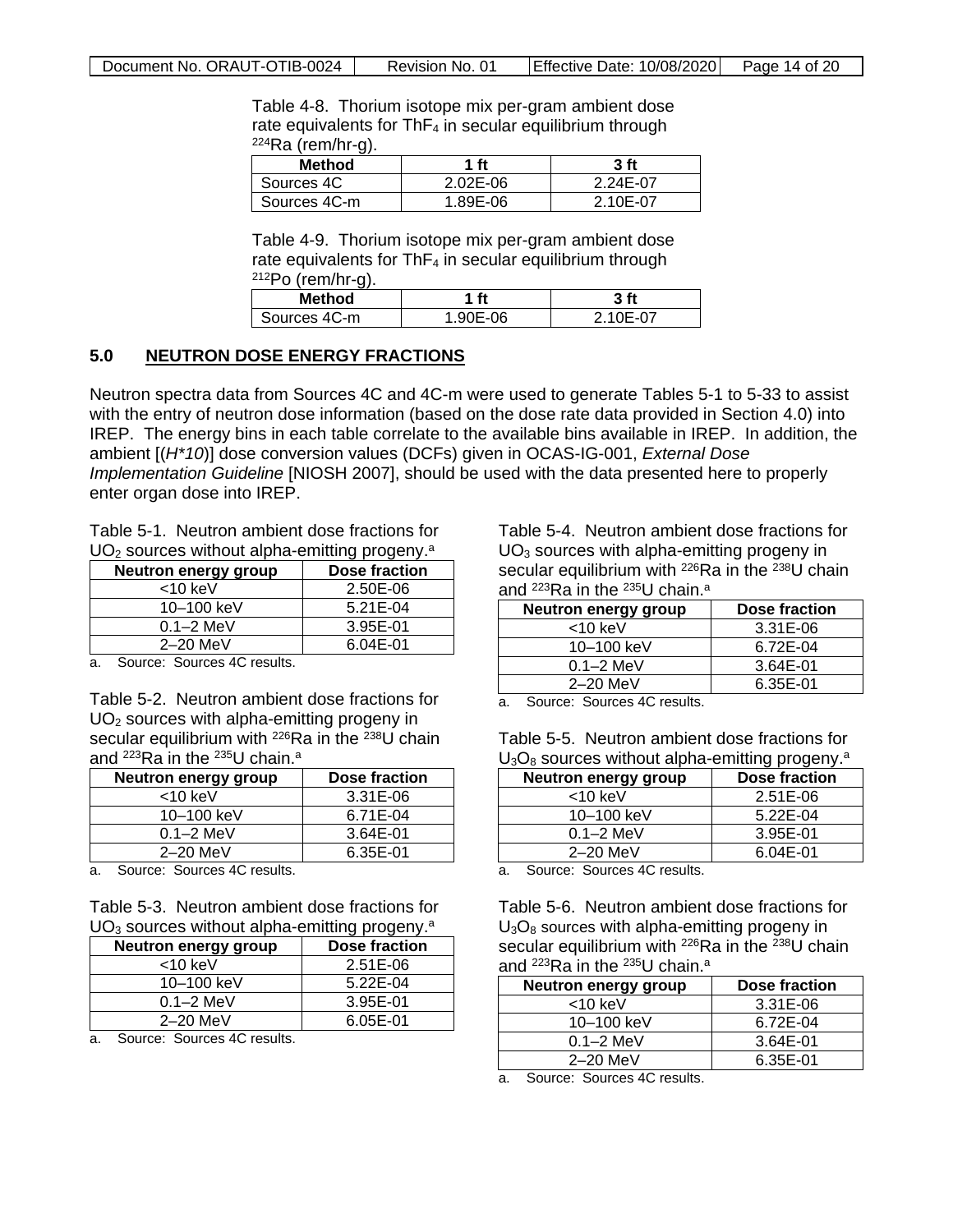Table 5-7. Neutron ambient dose fractions for  $Na<sub>2</sub>U<sub>2</sub>O<sub>7</sub>$  sources without alpha-emitting progeny. a

<span id="page-14-0"></span>

| Neutron energy group | Dose fraction |
|----------------------|---------------|
| $<$ 10 keV           | 1.66E-05      |
| 10–100 keV           | 3.78E-03      |
| $0.1 - 2$ MeV        | 8.12E-01      |
| $2-20$ MeV           | 1.84E-01      |

a. Source: Sources 4C results.

Table 5-8. Neutron ambient dose fractions for  $Na<sub>2</sub>U<sub>2</sub>O<sub>7</sub>$  sources with alpha-emitting progeny in secular equilibrium with <sup>226</sup>Ra in the <sup>238</sup>U chain and <sup>223</sup>Ra in the <sup>235</sup>U chain.ª

<span id="page-14-1"></span>

| <b>Neutron energy group</b> | Dose fraction |
|-----------------------------|---------------|
| $<$ 10 keV                  | 1.30E-05      |
| 10-100 keV                  | 2.86E-03      |
| $0.1 - 2$ MeV               | 8.36E-01      |
| $2-20$ MeV                  | 1.61E-01      |

a. Source: Sources 4C results.

Table 5-9. Neutron ambient dose fractions for UF<sub>4</sub> sources without alpha-emitting progeny.<sup>a</sup>

| <b>Neutron energy group</b> | Dose fraction |
|-----------------------------|---------------|
| $<$ 10 keV                  | 2.77E-06      |
| 10-100 keV                  | 6.44E-04      |
| $0.1 - 2$ MeV               | 9.61E-01      |
| $2-20$ MeV                  | 3.79E-02      |
| -<br>. .                    |               |

a. Source: Sources 4C results.

Table 5-10. Neutron ambient dose fractions for  $UF<sub>6</sub>$  sources without alpha-emitting progeny.<sup>a</sup>

| <b>Neutron energy group</b> | Dose fraction |
|-----------------------------|---------------|
| $<$ 10 keV                  | 2.77E-06      |
| 10-100 keV                  | 6.42E-04      |
| $0.1 - 2$ MeV               | 9.61E-01      |
| $2-20$ MeV                  | 3.80E-02      |

a. Source: Sources 4C results.

Table 5-11. Natural thorium neutron ambient dose fractions for  $ThF<sub>4</sub>$  sources without alphaemitting progeny. a

<span id="page-14-4"></span>

| <b>Neutron energy group</b> | Dose fraction |
|-----------------------------|---------------|
| $<$ 10 keV                  | 4.16E-06      |
| 10-100 keV                  | 1.08E-03      |
| $0.1 - 2$ MeV               | 8.26E-01      |
| $2-20$ MeV                  | 1.73E-01      |

a. Source: Sources 4C results.

Table 5-12. Thorium isotope mix neutron ambient dose fractions for  $ThF<sub>4</sub>$  sources without alpha-emitting progeny. a

<span id="page-14-5"></span>

| <b>Neutron energy group</b>                         | Dose fraction |
|-----------------------------------------------------|---------------|
| $<$ 10 keV                                          | 1.35E-06      |
| 10-100 keV                                          | 4.80E-04      |
| $0.1 - 2$ MeV                                       | 9.60E-01      |
| $2-20$ MeV                                          | 3.92E-02      |
| $\overline{\phantom{0}}$<br>$\sim$<br>$\sim$<br>- - |               |

a. Source: Sources 4C results.

Table 5-13. Neutron ambient dose fractions for  $UO<sub>2</sub>$  sources with alpha-emitting progeny in secular equilibrium with  $^{226}$ Ra in the  $^{238}$ U chain and 223Ra in the 235U chain. a

<span id="page-14-6"></span>

| Neutron energy group | Dose fraction |
|----------------------|---------------|
| $<$ 10 keV           | $3.21E - 06$  |
| 10-100 keV           | 6.50E-04      |
| $0.1 - 2$ MeV        | 3.68E-01      |
| $2-20$ MeV           | 6.32E-01      |
| 。 <b>…</b>           |               |

a. Source: Sources 4C-m results.

<span id="page-14-2"></span>Table 5-14. Neutron ambient dose fractions for UO<sub>2</sub> sources with alpha-emitting progeny in secular equilibrium with  $210PQ$  in the  $238U$  chain and 211Po in the 235U chain. a

<span id="page-14-7"></span>

| <b>Neutron energy group</b> | Dose fraction |
|-----------------------------|---------------|
| $<$ 10 keV                  | 2.09E-06      |
| 10-100 keV                  | 4.19E-04      |
| $0.1 - 2$ MeV               | 2.68E-01      |
| $2-20$ MeV                  | 7.31E-01      |

<span id="page-14-3"></span>a. Source: Sources 4C-m results.

<span id="page-14-8"></span>

| Table 5-15. Neutron ambient dose fractions for             |  |  |  |
|------------------------------------------------------------|--|--|--|
| $UO3$ sources without alpha-emitting progeny. <sup>a</sup> |  |  |  |

| Neutron energy group               | Dose fraction |
|------------------------------------|---------------|
| $<$ 10 keV                         | 2.47E-06      |
| 10-100 keV                         | 5.02E-04      |
| $0.1 - 2$ MeV                      | 3.99E-01      |
| $2-20$ MeV                         | 6.01E-01      |
| $\sim$ $\sim$ $\sim$ $\sim$ $\sim$ |               |

a. Source: Sources 4C-m results.

Table 5-16. Neutron ambient dose fractions for UO<sub>3</sub> sources with alpha-emitting progeny in secular equilibrium with  $^{226}$ Ra in the  $^{238}$ U chain and 223Ra in the 235U chain. a

<span id="page-14-9"></span>

| <b>Neutron energy group</b> | Dose fraction |
|-----------------------------|---------------|
| $<$ 10 keV                  | 3.21E-06      |
| 10-100 keV                  | 6.51E-04      |
| $0.1 - 2$ MeV               | 3.67E-01      |
| $2-20$ MeV                  | 6.32E-01      |

a. Source: Sources 4C-m results.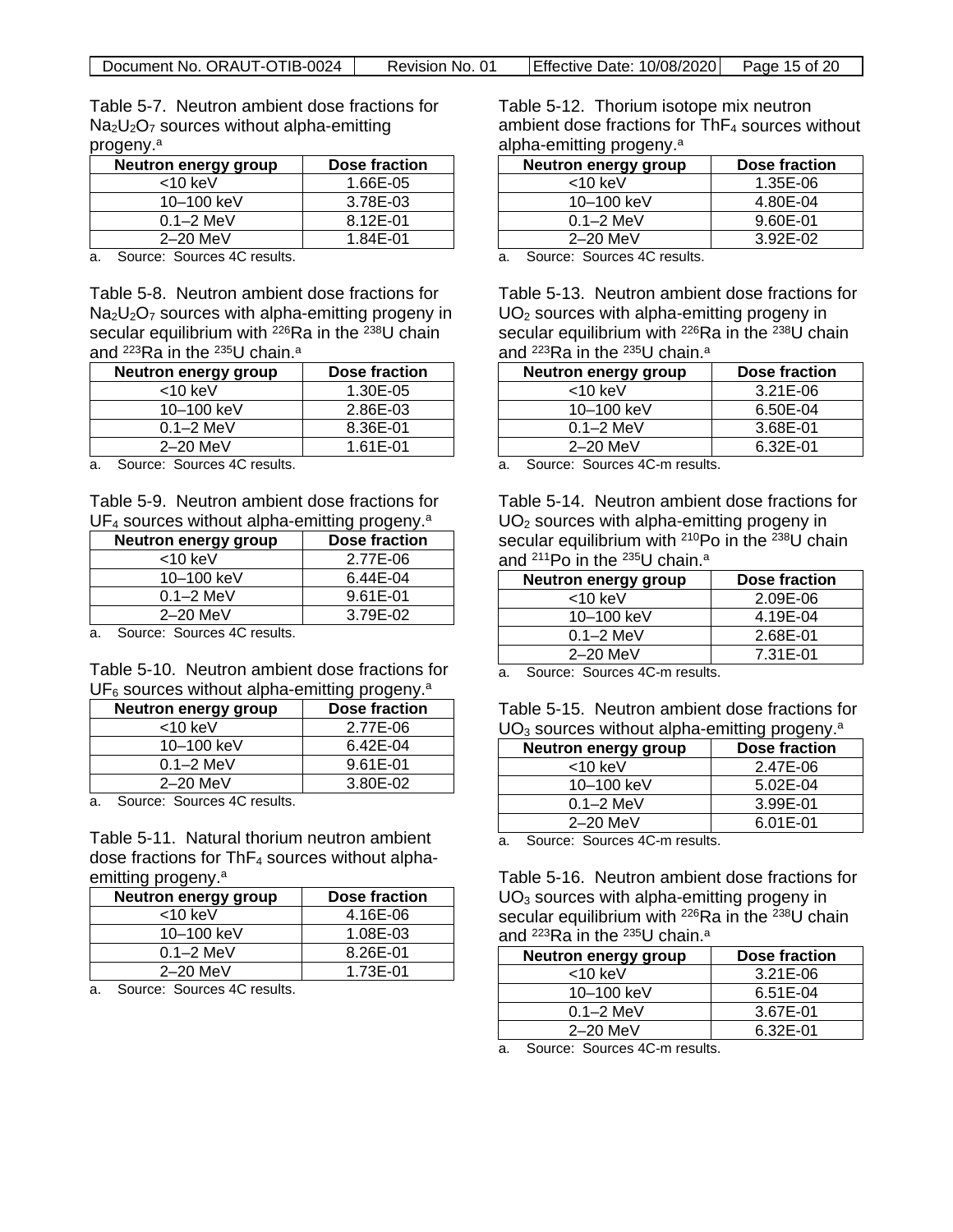| Document No. ORAUT-OTIB-0024 | Revision No. 01 | $\left  \right $ Effective Date: 10/08/2020 $\left  \right $ Page 16 of 20 |  |
|------------------------------|-----------------|----------------------------------------------------------------------------|--|
|------------------------------|-----------------|----------------------------------------------------------------------------|--|

Table 5-17. Neutron ambient dose fractions for  $UO<sub>3</sub>$  sources with alpha-emitting progeny in secular equilibrium with <sup>210</sup>Po in the <sup>238</sup>U chain and 211Po in the 235U chain. a

<span id="page-15-0"></span>

| <b>Neutron energy group</b> | Dose fraction |
|-----------------------------|---------------|
| $<$ 10 keV                  | 2.09E-06      |
| 10–100 keV                  | 4.19E-04      |
| $0.1 - 2$ MeV               | 2.68E-01      |
| $2-20$ MeV                  | 7.32E-01      |

a. Source: Sources 4C-m results.

Table 5-18. Neutron ambient dose fractions for  $U_3O_8$  sources without alpha-emitting progeny.<sup>a</sup>

| <b>Neutron energy group</b> | Dose fraction |
|-----------------------------|---------------|
| $<$ 10 keV                  | 2.47E-06      |
| 10–100 keV                  | 5.02E-04      |
| $0.1 - 2$ MeV               | 3.99E-01      |
| $2-20$ MeV                  | 6.01E-01      |

a. Source: Sources 4C-m results.

Table 5-19. Neutron ambient dose fractions for  $U_3O_8$  sources with alpha-emitting progeny in secular equilibrium with <sup>226</sup>Ra in the <sup>238</sup>U chain and <sup>223</sup>Ra in the <sup>235</sup>U chain.ª

<span id="page-15-2"></span>

| <b>Neutron energy group</b> | Dose fraction |
|-----------------------------|---------------|
| $<$ 10 keV                  | 3.21E-06      |
| 10–100 keV                  | 6.50E-04      |
| $0.1 - 2$ MeV               | 3.68E-01      |
| $2-20$ MeV                  | 6.32E-01      |

a. Source: Sources 4C-m results.

Table 5-20. Neutron ambient dose fractions for  $U_3O_8$  sources with alpha-emitting progeny in secular equilibrium with <sup>210</sup>Po in the <sup>238</sup>U chain and 211Po in the 235U chain. a

<span id="page-15-3"></span>

| <b>Neutron energy group</b> | Dose fraction |
|-----------------------------|---------------|
| $<$ 10 keV                  | 2.09E-06      |
| 10-100 keV                  | 4.19E-04      |
| $0.1 - 2$ MeV               | 2.68E-01      |
| $2-20$ MeV                  | 7.32E-01      |

a. Source: Sources 4C-m results.

Table 5-21. Neutron ambient dose fractions for  $Na<sub>2</sub>U<sub>2</sub>O<sub>7</sub>$  sources without alpha-emitting progeny. a

<span id="page-15-4"></span>

| Neutron energy group | Dose fraction |
|----------------------|---------------|
| $<$ 10 keV           | 1.87E-05      |
| 10–100 keV           | 4.48E-03      |
| $0.1 - 2$ MeV        | 8.56E-01      |
| $2-20$ MeV           | 1.40E-01      |

a. Source: Sources 4C-m results.

Table 5-22. Neutron ambient dose fractions for  $Na<sub>2</sub>U<sub>2</sub>O<sub>7</sub>$  sources with alpha-emitting progeny in secular equilibrium with <sup>226</sup>Ra in the <sup>238</sup>U chain and 223Ra in the 235U chain. a

<span id="page-15-5"></span>

| <b>Neutron energy group</b> | Dose fraction |
|-----------------------------|---------------|
| <10 keV                     | 1.43E-05      |
| 10-100 keV                  | 3.35E-03      |
| $0.1 - 2$ MeV               | 8.73E-01      |
| $2-20$ MeV                  | 1.23E-01      |

a. Source: Sources 4C-m results.

<span id="page-15-1"></span>Table 5-23. Neutron ambient dose fractions for  $Na<sub>2</sub>U<sub>2</sub>O<sub>7</sub>$  sources with alpha-emitting progeny in secular equilibrium with  $210PQ$  in the  $238U$  chain and 211Po in the 235U chain. a

<span id="page-15-6"></span>

| Neutron energy group | Dose fraction |
|----------------------|---------------|
| $<$ 10 keV           | 4.24E-06      |
| 10-100 keV           | 9.67E-04      |
| $0.1 - 2$ MeV        | 7.10E-01      |
| $2-20$ MeV           | 2.89E-01      |
|                      |               |

a. Source: Sources 4C-m results.

Table 5-24. Neutron ambient dose fractions for UF<sub>4</sub> sources without alpha-emitting progeny.<sup>a</sup>

<span id="page-15-7"></span>

| Neutron energy group | Dose fraction |
|----------------------|---------------|
| $<$ 10 keV           | 3.34E-06      |
| 10–100 keV           | 8.23E-04      |
| $0.1 - 2$ MeV        | 9.66E-01      |
| $2-20$ MeV           | 3.31E-02      |

a. Source: Sources 4C-m results.

Table 5-25. Neutron ambient dose fractions for UF<sub>4</sub> sources with alpha-emitting progeny in secular equilibrium with <sup>226</sup>Ra in the <sup>238</sup>U chain and 223Ra in the 235U chain. a

<span id="page-15-8"></span>

| <b>Neutron energy group</b> | Dose fraction |
|-----------------------------|---------------|
| $<$ 10 keV                  | 3.37E-06      |
| 10-100 keV                  | 7.72E-04      |
| $0.1 - 2$ MeV               | 9.48E-01      |
| $2-20$ MeV                  | 5.16E-02      |

a. Source: Sources 4C-m results.

Table 5-26. Neutron ambient dose fractions for UF<sub>4</sub> sources with alpha-emitting progeny in secular equilibrium with <sup>210</sup>Po in the <sup>238</sup>U chain and 211Po in the 235U chain. a

<span id="page-15-9"></span>

| <b>Neutron energy group</b> | Dose fraction |
|-----------------------------|---------------|
| $<$ 10 keV                  | 2.35E-06      |
| 10-100 keV                  | 6.29E-04      |
| $0.1 - 2$ MeV               | 6.96E-01      |
| $2-20$ MeV                  | 3.03E-01      |

a. Source: Sources 4C-m results.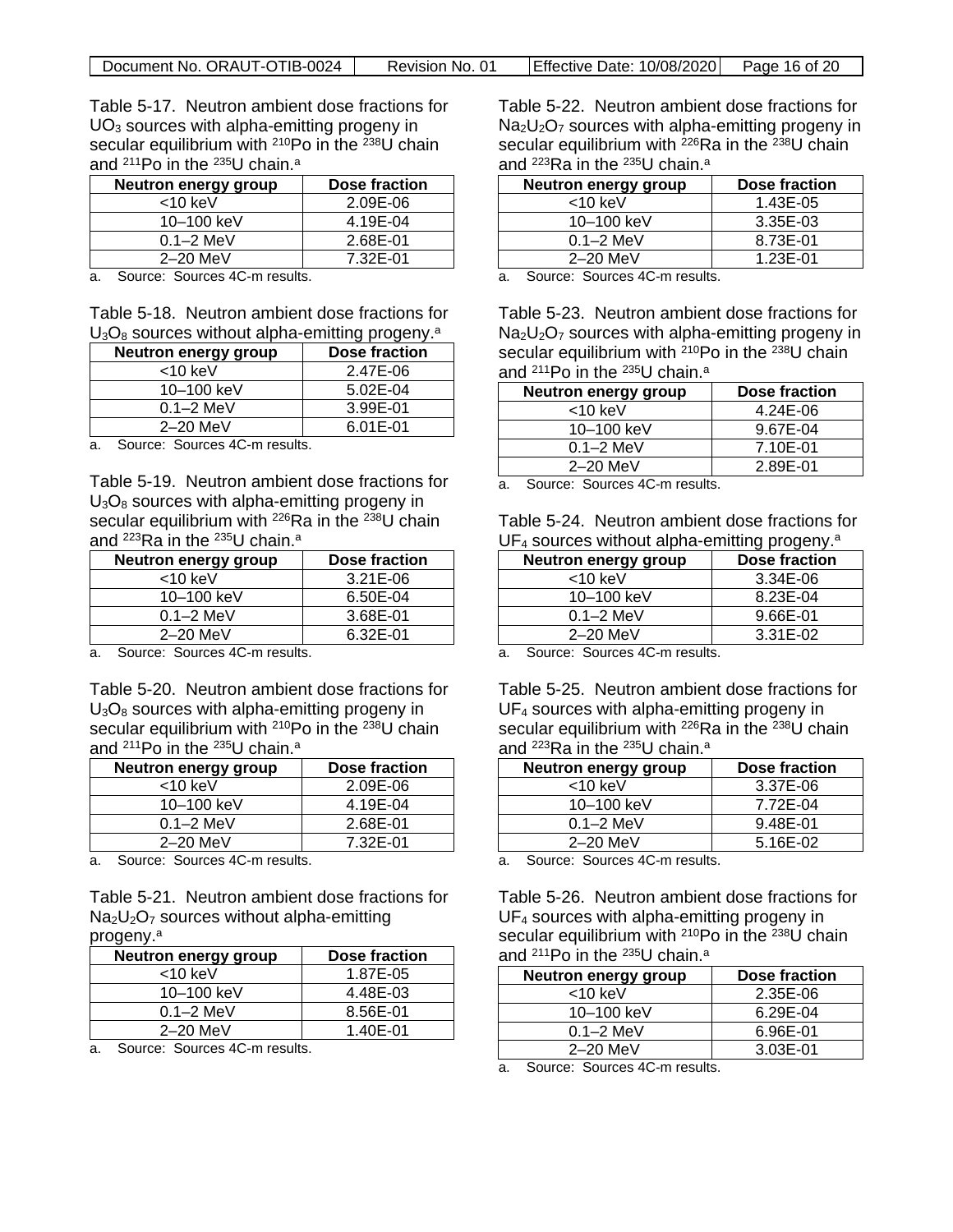| Document No. ORAUT-OTIB-0024 | Revision No. 01 | $\left  \right $ Effective Date: 10/08/2020 Page 17 of 20 |  |
|------------------------------|-----------------|-----------------------------------------------------------|--|
|------------------------------|-----------------|-----------------------------------------------------------|--|

Table 5-27. Neutron ambient dose fractions for  $UF<sub>6</sub>$  sources without alpha-emitting progeny.<sup>a</sup>

| <b>Neutron energy group</b> | Dose fraction |
|-----------------------------|---------------|
| $<$ 10 keV                  | 3.34E-06      |
| 10–100 keV                  | 8.22E-04      |
| $0.1 - 2$ MeV               | 9.66E-01      |
| $2-20$ MeV                  | 3.32E-02      |

a. Source: Sources 4C-m results.

Table 5-28. Neutron ambient dose fractions for  $UF<sub>6</sub>$  sources with alpha-emitting progeny in secular equilibrium with <sup>226</sup>Ra in the <sup>238</sup>U chain and <sup>223</sup>Ra in the <sup>235</sup>U chain.<sup>a</sup>

<span id="page-16-2"></span>

| Neutron energy group | Dose fraction |
|----------------------|---------------|
| $<$ 10 keV           | 3.37E-06      |
| 10–100 keV           | 7.71E-04      |
| $0.1 - 2$ MeV        | 9.48E-01      |
| $2-20$ MeV           | 5.16E-02      |

a. Source: Sources 4C-m results.

Table 5-29. Neutron ambient dose fractions for  $UF<sub>6</sub>$  sources with alpha-emitting progeny in secular equilibrium with <sup>210</sup>Po in the <sup>238</sup>U chain and 211Po in the 235U chain. a

| <b>Neutron energy group</b> | Dose fraction |
|-----------------------------|---------------|
| $<$ 10 keV                  | 2.34E-06      |
| 10-100 keV                  | 6.28E-04      |
| $0.1 - 2$ MeV               | 6.96E-01      |
| $2-20$ MeV                  | 3.03E-01      |

<span id="page-16-1"></span>Table 5-30. Natural thorium neutron ambient dose fractions for  $ThF<sub>4</sub>$  sources without alphaemitting progeny. a

<span id="page-16-4"></span>

| <b>Neutron energy group</b> | Dose fraction |
|-----------------------------|---------------|
| $<$ 10 keV                  | 4.37E-06      |
| 10-100 keV                  | 1.19E-03      |
| $0.1 - 2$ MeV               | 8.24E-01      |
| $2-20$ MeV                  | 1.74E-01      |
|                             |               |

a. Source: Sources 4C-m results.

Table 5-31. Natural thorium neutron ambient dose fractions for  $ThF<sub>4</sub>$  sources with alphaemitting progeny in secular equilibrium through 212Po.a

<span id="page-16-5"></span>

| <b>Neutron energy group</b>                      | Dose fraction |
|--------------------------------------------------|---------------|
| $<$ 10 keV                                       | 1.89E-06      |
| 10-100 keV                                       | 5.03E-04      |
| $0.1 - 2$ MeV                                    | 5.83E-01      |
| $2-20$ MeV                                       | 4.17E-01      |
| $\overline{\phantom{0}}$<br>. .<br>$\sim$<br>. . |               |

a. Source: Sources 4C-m results.

Table 5-32. Thorium isotope mix neutron ambient dose fractions for  $ThF<sub>4</sub>$  sources without alpha-emitting progeny. a

<span id="page-16-6"></span>

| Neutron energy group | Dose fraction |
|----------------------|---------------|
| $<$ 10 keV           | 1.86E-06      |
| 10-100 keV           | 6.43E-04      |
| $0.1 - 2$ MeV        | 9.65E-01      |
| 2-20 MeV             | 3.46E-02      |

a. Source: Sources 4C-m results.

a. Source: Sources 4C-m results.

<span id="page-16-3"></span>Table 5-33. Thorium isotope mix neutron ambient dose fractions for  $ThF<sub>4</sub>$  sources with alpha-emitting progeny in secular equilibrium through <sup>212</sup>Po.<sup>a</sup>

<span id="page-16-7"></span>

| <b>Neutron energy group</b> | Dose fraction |
|-----------------------------|---------------|
| $<$ 10 keV                  | 1.86E-06      |
| 10-100 keV                  | 6.43E-04      |
| $0.1 - 2$ MeV               | 9.64E-01      |
| $2-20$ MeV                  | $3.52E - 02$  |
|                             |               |

a. Source: Sources 4C-m results.

#### <span id="page-16-0"></span>**6.0 CONCLUSIONS**

Volume-averaged neutron flux was calculated for the compounds using four methods. Results show agreement for UO<sub>2</sub>, UO<sub>3</sub>, U<sub>3</sub>O<sub>8</sub>, UF<sub>4</sub>, UF<sub>6</sub>, ThF<sub>4</sub>, and Th(NO<sub>3</sub>)<sub>4</sub>, which demonstrates the feasibility of using MCNP 6.2 with TENDL cross-section libraries to produce accurate neutron flux. However, results from the MCNP 6.2 with TENDL cross-section libraries method did not show agreement with the other methods for  $Na<sub>2</sub>U<sub>2</sub>O<sub>7</sub>$ . Therefore, caution is indicated when applying this method to compounds containing sodium.

Values for neutron dose rate were also calculated (using input from Sources 4C and 4C-m). Dose rate values calculated using the methods presented here for  $UO<sub>2</sub>$ , UF<sub>4</sub>, and ThF<sub>4</sub> compounds differed from previous revision values by as much as 92%, 55%, and 40%, respectively. However, given the small magnitude of these values, the overall effect on calculations of energy employee annual dose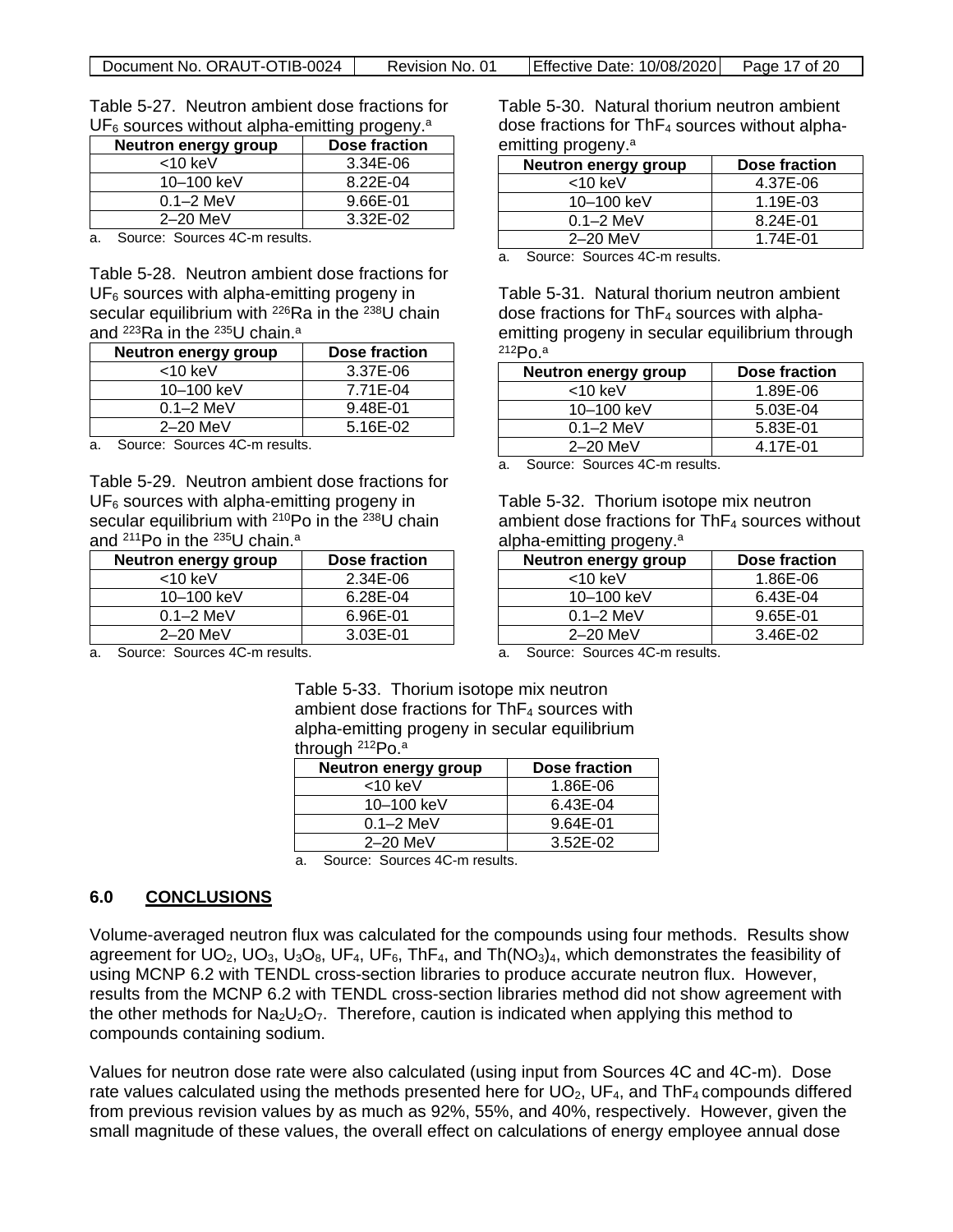|  | Document No. ORAUT-OTIB-0024 | Revision No. 01 | Effective Date: 10/08/2020 Page 18 of 20 |  |
|--|------------------------------|-----------------|------------------------------------------|--|
|--|------------------------------|-----------------|------------------------------------------|--|

based on these data is expected to be small. In addition, there were small overall decreases in the neutron flux values calculated for all compounds in comparison with the previous version of this document. Finally, the methods described here are based on the latest available modeling methods.

Information regarding the neutron energy dose fractions – for use with entering the dose data into IREP – have been updated from the previous revision and are provided based on the spectral data from Sources 4C and 4C-m.

Finally, if site-specific needs require the modeling techniques discussed here to address uranium compounds with different enrichment values, recycled uranium, or non-natural thorium compounds (e.g., triple separated), contact the ORAUT Principal Scientist for External Dosimetry for assistance.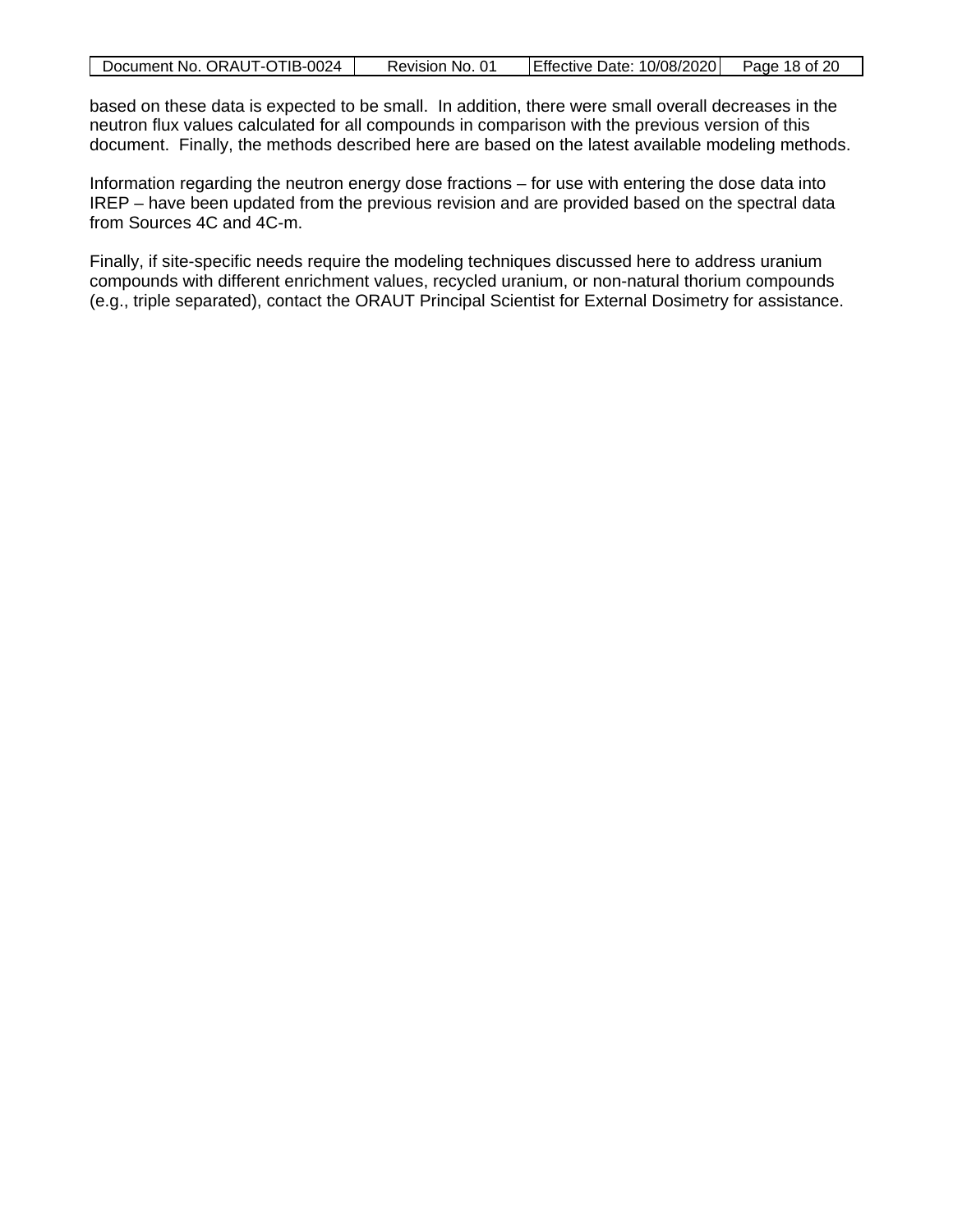| Document No. ORAUT-OTIB-0024 | Revision No. 01 | Effective Date: 10/08/2020 Page 19 of 20 |  |
|------------------------------|-----------------|------------------------------------------|--|

#### <span id="page-18-0"></span>**REFERENCES**

- Conlin, J. L., D. K. Parsons, S. J. Gardiner, M. Gray, A. C. Kahler, M. B. Lee, and M. C. White, 2013, *Continuous Energy Neutron Cross Section Data Tables Based Upon ENDF/B-VII.1*, LA-UR-13-20137, Los Alamos National Laboratory, Los Alamos, New Mexico. [SRDB Ref ID: 182702]
- Coursey, J. S., D. J. Schwab, J. J. Tsai, and R. A. Dragoset, 2020, "Atomic Weights and Isotopic Compositions," Version 4.1, database, U.S. Department of Commerce, National lnstitute for Standards and Technology, Gaithersburg, Maryland, May 21. [SRDB Ref ID: 181149]
- DOC (U.S. Department of Commerce), 2020, "HS Anion," SRD Number 69, National Institute of Standards and Technology, Gaithersburg, Maryland, May 20. [SRDB Ref ID: 181243]
- DOE (U.S. Department of Energy), 2001, *Characteristics of Uranium and Its Compounds*, Office of Environmental Management, Washington, D.C., Fall. [SRDB Ref ID: 22168]
- Eckerman, K. F., and A. L. Sjoreen, 2013, *Radiological Toolbox User's Guide*, NUREG/CR-7166, ORNL/TM-2013/16, U.S. Nuclear Regulatory Commission, Office of Nuclear Regulatory Research, Rockville, Maryland, May. [SRDB Ref ID: 156869]
- Hill, M. A., B. P. Nolen, J. R. Wermer, M. P. Wilkerson, D. A. Fredenburg, G. L. Wagner, P. A. Papin, B. L. Scott, and D. R. Guidry, 2012, *Cameco UO3 Materials Analysis*, LA-UR-12-22920, Los Alamos National Security, Los Alamos National Laboratory, Los Alamos, New Mexico, July 7. [SRDB Ref ID: 178262]
- ICRP and ICRU (International Commission on Radiological Protection and International Commission on Radiation Units and Measurements), 1997, *Conversion Coefficients for Use in Radiological Protection Against External Radiation*, ICRP Publication 74, Pergamon Press, Oxford, England. [SRDB Ref ID: 7979]
- Koning, A. J., and D. Rochman, 2012, "Modern Nuclear Data Evaluation with the TALYS Code System," *Nuclear Data Sheets*, volume 113, issue 12, pp. 2841–2934. [SRDB Ref ID: 181256]
- Mattus, C. H., W. H. Hermes, and J. W. Terry, 2003, *Analytical Characterization of the Thorium Nitrate Stockpile*, ORNL/TM-2003/54, UT-Battelle, Oak Ridge National Laboratory, Oak Ridge, Tennessee, August. [SRDB Ref ID: 132729]
- Montague, M., 2018, "Sources-4C Code Extension and Validation," (preprint). [SRDB Ref ID: 180816]
- NIOSH (National Institute for Occupational Safety and Health), 2007, *External Dose Reconstruction Implementation Guideline*, OCAS-IG-001, Rev. 3, Cincinnati, Ohio, November 21. [SRDB Ref ID: 38864]
- ORAUT (Oak Ridge Associated Universities Team), 2005, *Estimation of Neutron Dose Rates from Alpha-Neutron Reactions in Uranium and Thorium Compounds*, ORAUT-OTIB-0024, Rev. 00, Oak Ridge, Tennessee, April 7. [SRDB Ref ID: 19445]